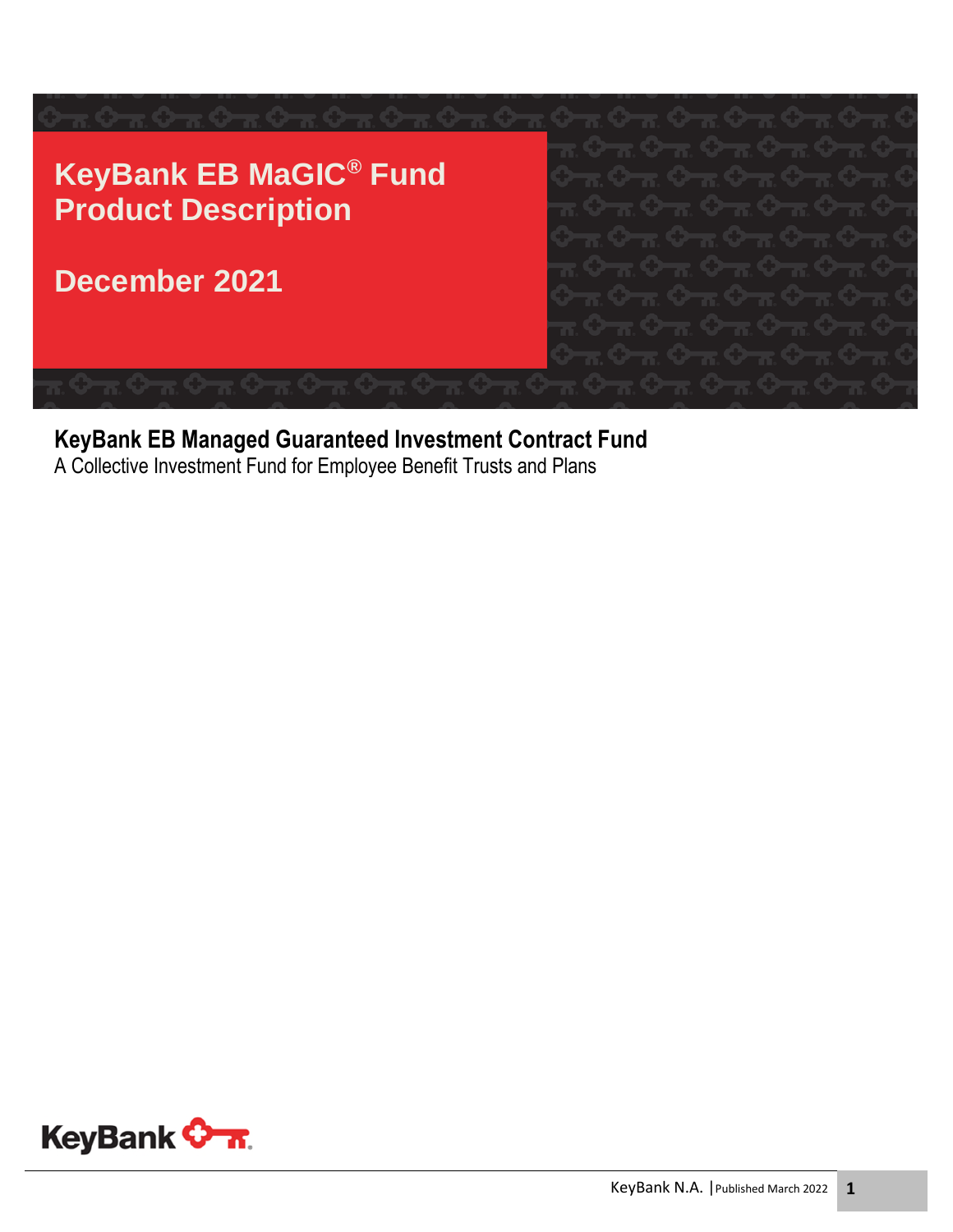#### **KEYBANK EB MAGIC® FUND PRODUCT DESCRIPTION AND DISCLOSURES 2021**

THE KEYBANK EB MaGIC® FUND IS MAINTAINED IN RELIANCE UPON AN EXEMPTION FROM REGISTRATION UNDER THE UNITED STATES SECURITIES ACT OF 1933, AS AMENDED, THE SECURITIES EXCHANGE ACT OF 1934, AS AMENDED AND THE INVESTMENT COMPANY ACT OF 1940, AS AMENDED FOR INTERESTS IN A COLLECTIVE INVESTMENT FUND MAINTAINED BY A BANK FOR EMPLOYEE BENEFIT TRUSTS AND PLANS. NOTHING IN THIS PRODUCT DESCRIPTION SHALL BE DEEMED TO MAKE SUCH EXEMPTIONS INAPPLICABLE. NO PUBLIC MARKET WILL DEVELOP FOR THE UNITS OF PARTICIPATION OF THE EB MaGIC® FUND. THE UNITS OF PARTICIPATION ARE NOT TRANSFERABLE OR REDEEMABLE EXCEPT UPON SATISFACTION OF CERTAIN CONDITIONS AND SUBJECT TO THE RESTRICTIONS DESCRIBED UNDER "PURCHASE AND REDEMPTION OF UNITS".

THE UNITS OF PARTICIPATION IN THE KEYBANK EB MaGIC® FUND HAVE NOT BEEN REGISTERED WITH OR APPROVED BY THE UNITED STATES SECURITIES AND EXCHANGE COMMISSION OR ANY SECURITIES REGULATORY AUTHORITY OF ANY STATE, NOR HAS ANY SUCH COMMISSION OR REGULATORY AUTHORITY PASSED UPON THE ACCURACY OR ADEQUACY OF THIS PRODUCT DESCRIPTION.

PROSPECTIVE INVESTORS ARE NOT TO CONSTRUE THE CONTENTS OF THIS PRODUCT DESCRIPTION AS INVESTMENT, TAX, OR LEGAL ADVICE. THIS PRODUCT DESCRIPTION, AS WELL AS THE NATURE OF THE INVESTMENT, SHOULD BE REVIEWED BY EACH PROSPECTIVE INVESTOR AND ITS INVESTMENT, TAX OR OTHER ADVISORS, OR ITS ACCOUNTANTS OR LEGAL COUNSEL.

EXCEPT FOR CERTAIN PERSONS IDENTIFIED IN THIS PRODUCT DESCRIPTION, NO PERSON IS AUTHORIZED TO GIVE ANY INFORMATION OR TO MAKE ANY REPRESENTATION NOT CONTAINED IN THIS PRODUCT DESCRIPTION, AND, IF GIVEN OR MADE, SUCH OTHER INFORMATION OR REPRESENTATION MUST NOT BE RELIED UPON.

THIS PRODUCT DESCRIPTION CONTAINS SUMMARIES, BELIEVED TO BE ACCURATE, OF CERTAIN TERMS OF CERTAIN DOCUMENTS RELATING TO THE KEYBANK EB MaGIC® FUND, INCLUDING THE DECLARATION OF TRUST. REFERENCE IS HEREBY MADE TO THE ACTUAL DOCUMENTS, WHICH WILL BE FURNISHED TO PROSPECTIVE INVESTORS UPON THEIR REQUEST. FOR COMPLETE INFORMATION CONCERNING THE RIGHTS AND OBLIGATIONS OF THE PARTIES THERETO, ALL SUCH SUMMARIES ARE QUALIFIED IN THEIR ENTIRETY BY THIS REFERENCE. THE ACTUAL DOCUMENTS SHOULD ALSO BE REVIEWED BY EACH PROSPECTIVE INVESTOR AND ITS INVESTMENT, TAX OR OTHER ADVISORS, OR ITS ACCOUNTANTS OR LEGAL COUNSEL.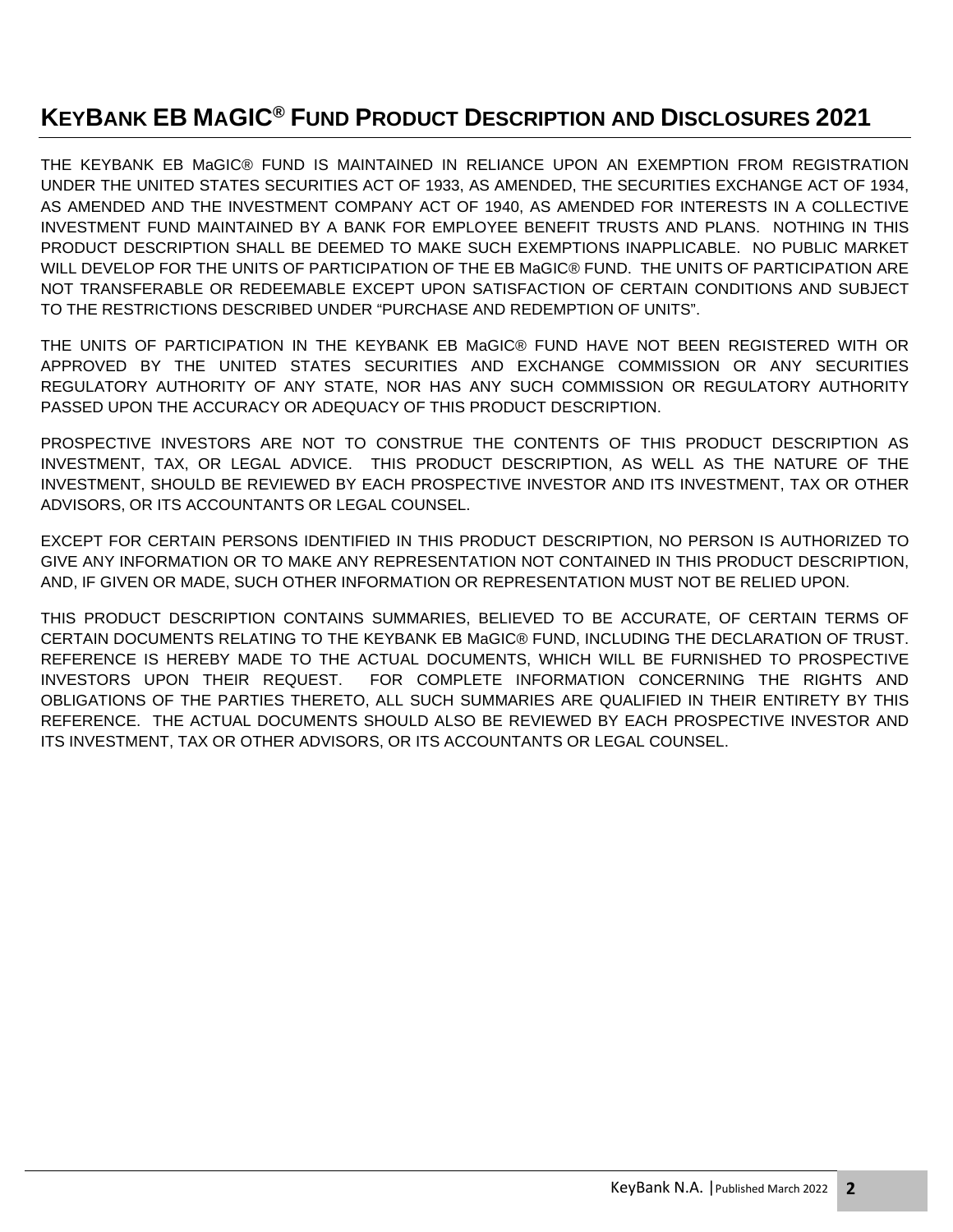# **CONTENTS**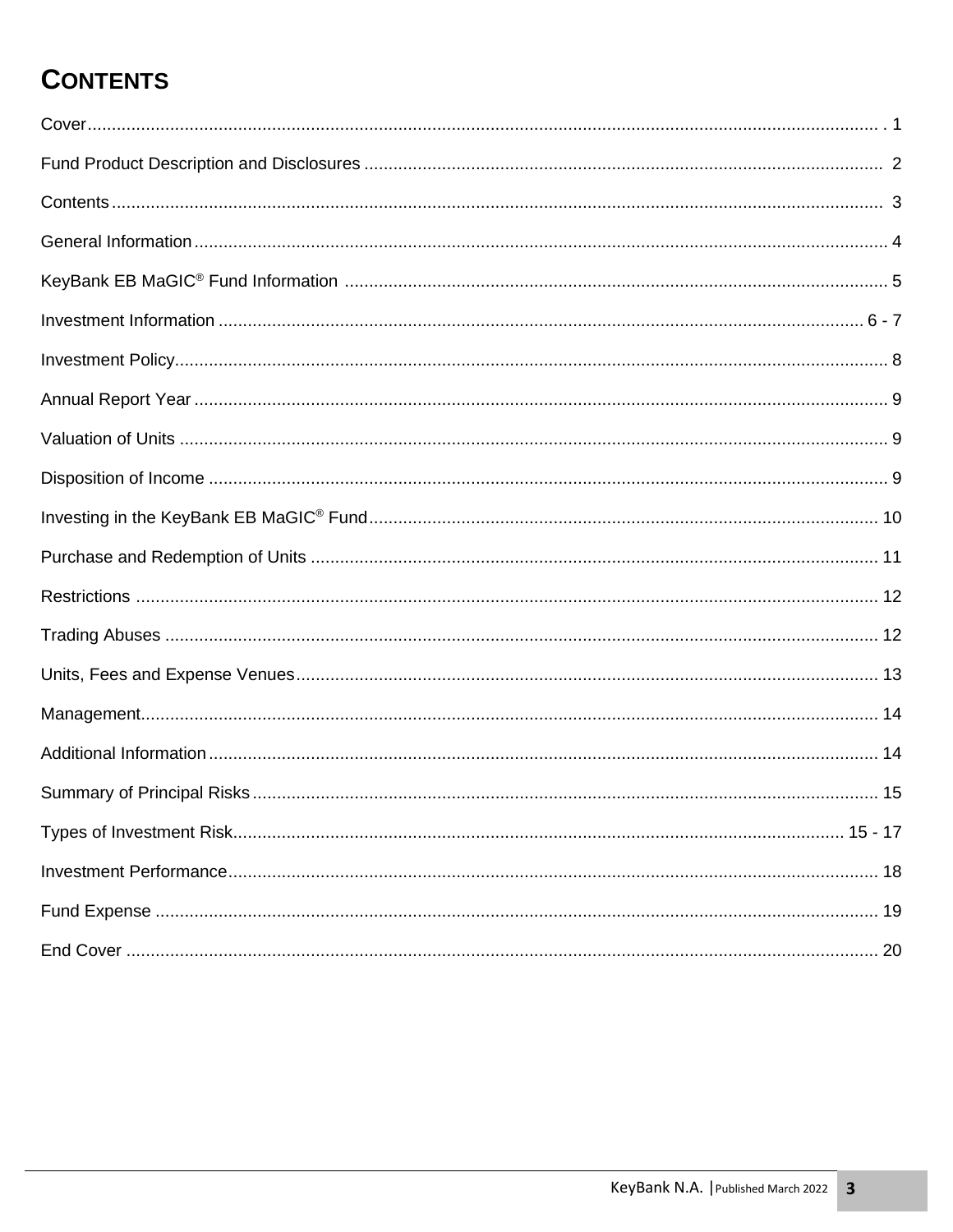#### **GENERAL INFORMATION**

The KeyBank EB MaGIC<sup>®</sup> Fund ("the Fund") is a collective investment fund established by KeyBank National Association ("KeyBank"). The Fund governing instrument is the 2005 Amendment and Restatement of KeyBank EB Managed Guaranteed Investment Contract Fund (as subsequently amended, the "Declaration of Trust").

The KeyBank EB MaGIC<sup>®</sup> Fund is designed for investment by employee benefit trusts and plans, and, subject to KeyBank's prior approval, for financial institutions and registered investment advisors acting as trustee, investment manager, custodian, or agent for one or more employee benefit trusts and plans, as a convenient means of participating in a professionally managed, diversified portfolio consisting of a diversified group of high-quality securities which may include Traditional GICs, Synthetic GICs, BICs, and Cash or Cash Equivalents, as more fully described in the Declaration of Trust. The KeyBank EB MaGIC® Fund has been in existence since 1987 and is used by many defined contribution (and historically, defined benefit) retirement plans. The Fund is made available for purchase primarily through KeyBank, as well as multiple defined contribution investment platform sponsors.

The KeyBank EB MaGIC<sup>®</sup> Fund is designed to be a Stable Value fund, geared towards principal preservation. The fund is comprised of multiple contracts issued by an insurance company or other financial services provider. The issuer provides book value benefit responsiveness to plan participants and protects the participants from market volatility. The Fund looks to deliver returns comparable to an intermediate duration bond fund with volatility similar to a money market fund.

The information contained in this Product Description and Disclosure statement, including the description of the Fund's investment policies set forth in the section entitled "Investment Information," is subject to change from time to time and is qualified in its entirety by reference to the terms and provisions of the Declaration of Trust.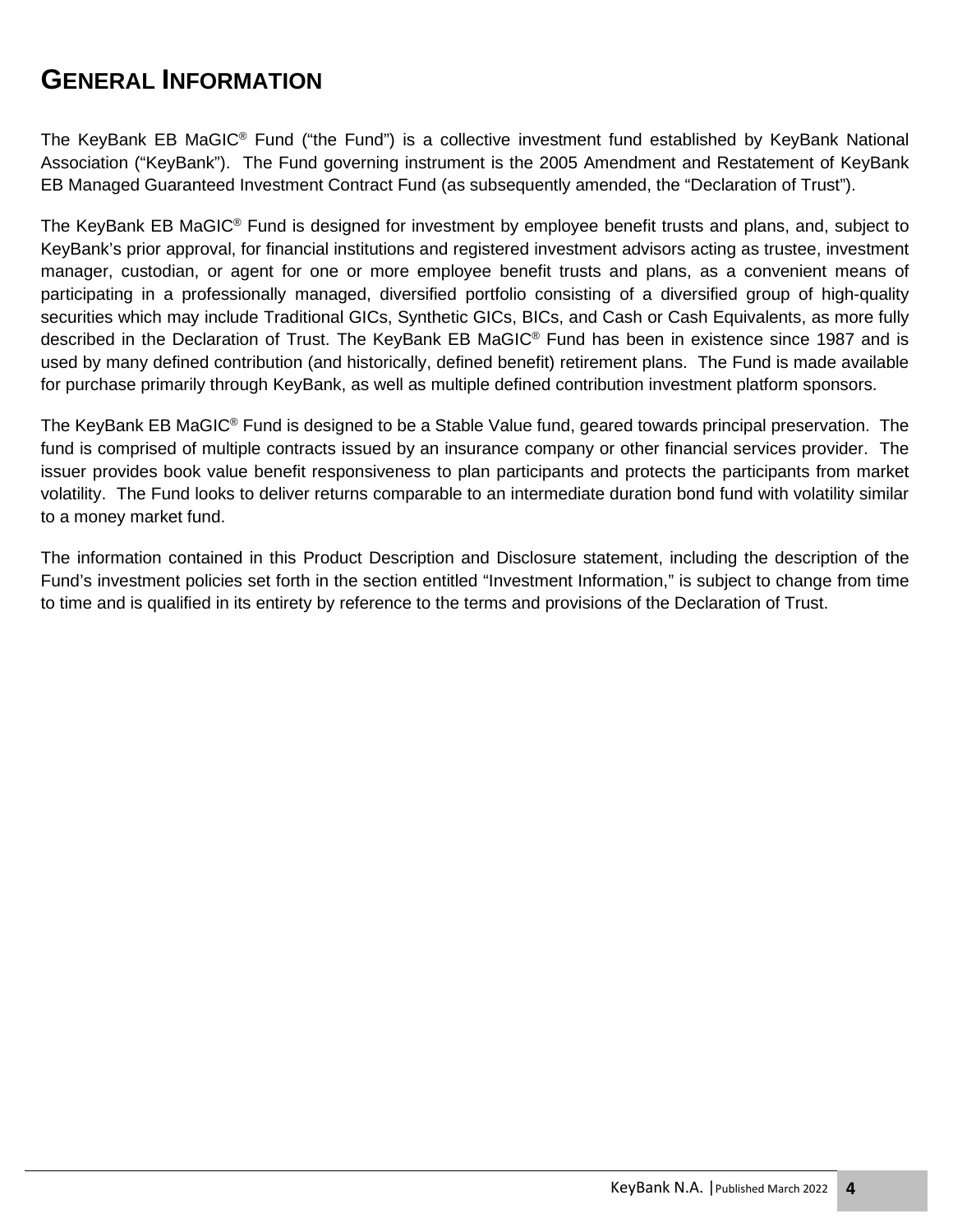# **KEYBANK EB MAGIC® FUND OVERVIEW**

The KeyBank EB MaGIC® Fund has a long-standing history as one of the first Stable Value pooled funds; the Fund has a twenty plus year history dating back to 1987.

The KeyBank EB MaGIC<sup>®</sup> Fund is team managed employing a mix of investment professionals from KeyBank N.A and Insight Investments.

KeyBank will have exclusive authority and control with respect to assets of the KeyBank EB MaGIC<sup>®</sup> Fund and will make all final investment decisions for the Fund. The Insight Investments Stable Value Team is a nondiscretionary investment advisor involved in the KeyBank EB MaGIC® Fund management since its inception. The Insight Investments Stable Value team brings historical strengths, experience and pioneering work in the management of Stable Value investment strategies spanning over half a century. The advisor receives a fee for its services which is paid out of the Fund.

KeyBank National Association will charge the participating plans investing in the KeyBank EB MaGIC<sup>®</sup> Fund an investment management fee for investing in the Fund in accordance with the KeyBank fee schedule in effect; the fee schedule may be amended by KeyBank and is subject to change from time to time.

The reasonable and proper expenses which KeyBank incurs in the administration of the KeyBank EB MaGIC<sup>®</sup> Fund, including without limitation audit fees and fees for custodians and record keepers, and any other expenses incurred by KeyBank in connection with the operation of the Fund, including, without limitation, the fees of the subadvisors, may be paid out of the assets of the Fund, as permitted by applicable law.

You may enter into compensation arrangements with certain persons or entities (including, without limitation, a plan's service provider which makes the KeyBank EB MaGIC® Fund available for selection as a plan investment option) for payment out of Fund assets for recordkeeping and other administrative services rendered to a plan in connection with its investment in the Fund.

The KeyBank EB MaGIC<sup>®</sup> Fund is audited annually by an independent certified public accounting firm and the audited annual financial statement will be available within 120 days of the end of the fiscal year.

UNITS IN THE KEYBANK EB MAGIC<sup>®</sup> FUND ARE NOT DEPOSITS OR OBLIGATIONS OF OR GUARANTEED OR ENDORSED BY KEYBANK OR ANY OTHER BANK, CREDIT UNION OR INSURANCE COMPANY AND ARE NOT INSURED BY THE FEDERAL DEPOSIT INSURANCE CORPORATION, THE FEDERAL RESERVE BOARD, OR ANY OTHER AGENCY AND THERE CAN BE NO ASSURANCE THAT THE VALUE OF UNITS IN THE KEYBANK EB MAGIC® FUND WILL NOT FLUCTUATE.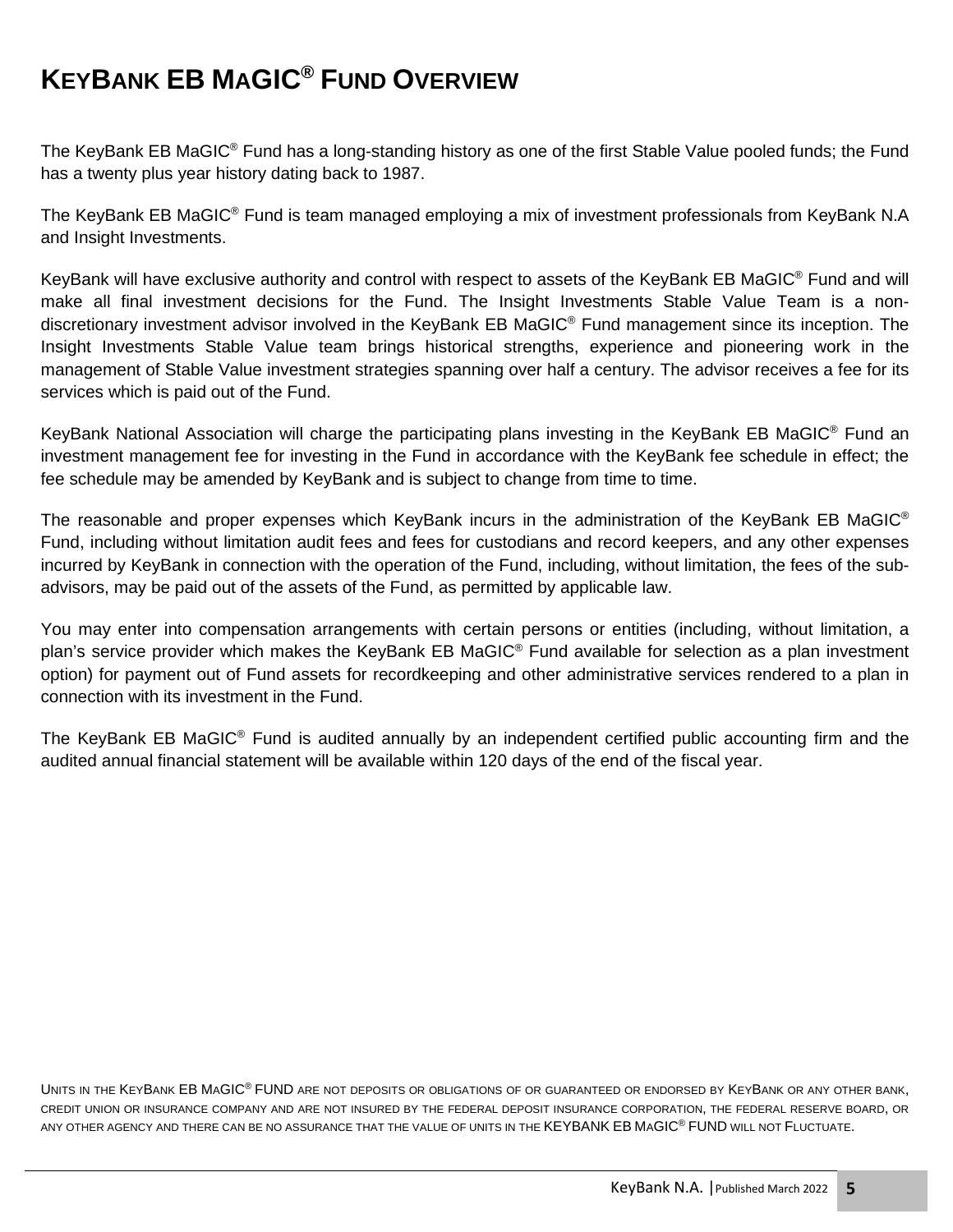#### **INVESTMENT INFORMATION**

The investment objective of the KeyBank EB MaGIC<sup>®</sup> Fund and a description of the types of investments made by the Fund are set forth in the Declaration of Trust. The Fund may invest in a diversified portfolio of traditional guaranteed investment contracts ("GICs"), synthetic GICs, bank investment contracts ("BICs"), separate account GICs, repurchase agreements, other collective investment trusts whether or not maintained by KeyBank or its affiliates, cash and cash equivalents, including money market instruments, and other investments having the characteristics of a guaranteed return of principal and fixed rate of interest.

A traditional or synthetic GIC is a contract issued by an insurance company or other financial services provider that generally guarantees a stated rate of return on invested assets for the life of the contract and the return of principal at maturity. A GIC is a general obligation of the issuing company and not a separate account; the purchase price paid for a GIC becomes part of the general assets of the issuer and the contract is paid at maturity from the general assets of the issuer. Thus, the credit risk and ability of the insurance company or other issuer to make timely payment of principal is particularly important. The Fund risks possible loss of principal if the issuer is unable to pay on or before maturity.

BICs are instruments which operate in much the same manner and are subject to similar risks as GICs.

Synthetic GICs are contracts that are intended to minimize volatility, backed by high-quality debt securities or units of collective trusts including government, mortgage-backed, asset-backed and corporate securities which seek, at a cost, to provide an investor with certain protections from the credit risk associated with a traditional GIC instrument. Synthetic GICs may be subject to other types of risks including cash flow and interest rate risk.

A portion of the KeyBank EB MaGIC<sup>®</sup> Fund may be invested in units of one or more collective investment funds maintained by KeyBank or any of its direct or indirect parents, subsidiaries, or affiliates, or to the extent permitted by applicable law, an entity unaffiliated with KeyBank. Such an investment may include units invested in one or more money market mutual funds, fixed income fund that may or may not be held as part of a synthetic GIC arrangement. The fees for participating in a collective investment trust maintained by an unaffiliated entity may be paid out of the assets of the Fund.

The KeyBank EB MaGIC<sup>®</sup> Fund will only purchase GICs from issuers which, at the time of contract placement, are rated on the Stable Value Issuer Universe, comprised of creditworthy insurance companies and commercial banks that are approved for purchase of GICs and synthetic GICs in this KeyBank EB MaGIC<sup>®</sup> Fund by the Trustee.

A list of the investments including the issuers of the GICs and similar instruments which have been selected by KeyBank for inclusion in the KeyBank EB MaGIC<sup>®</sup> Fund may be obtained by contacting KeyBank.

As a general rule, GICs, BICs and similar instruments are not assignable or transferable without the permission of the issuer. For this reason, an active secondary market in GICs, BICs and similar instruments does not currently exist, nor is an active secondary market expected to develop. In addition, GICs and BICs can generally be redeemed before maturity only at a substantial discount or penalty. As a result, GICs, BICs and similar instruments are usually considered to be illiquid investments. Accordingly, the Declaration of Trust sets forth certain restrictions and conditions that may apply to withdrawals from the KeyBank EB MaGIC® Fund; these restrictions and conditions are discussed in the section entitled "Purchase & Redemption of Units."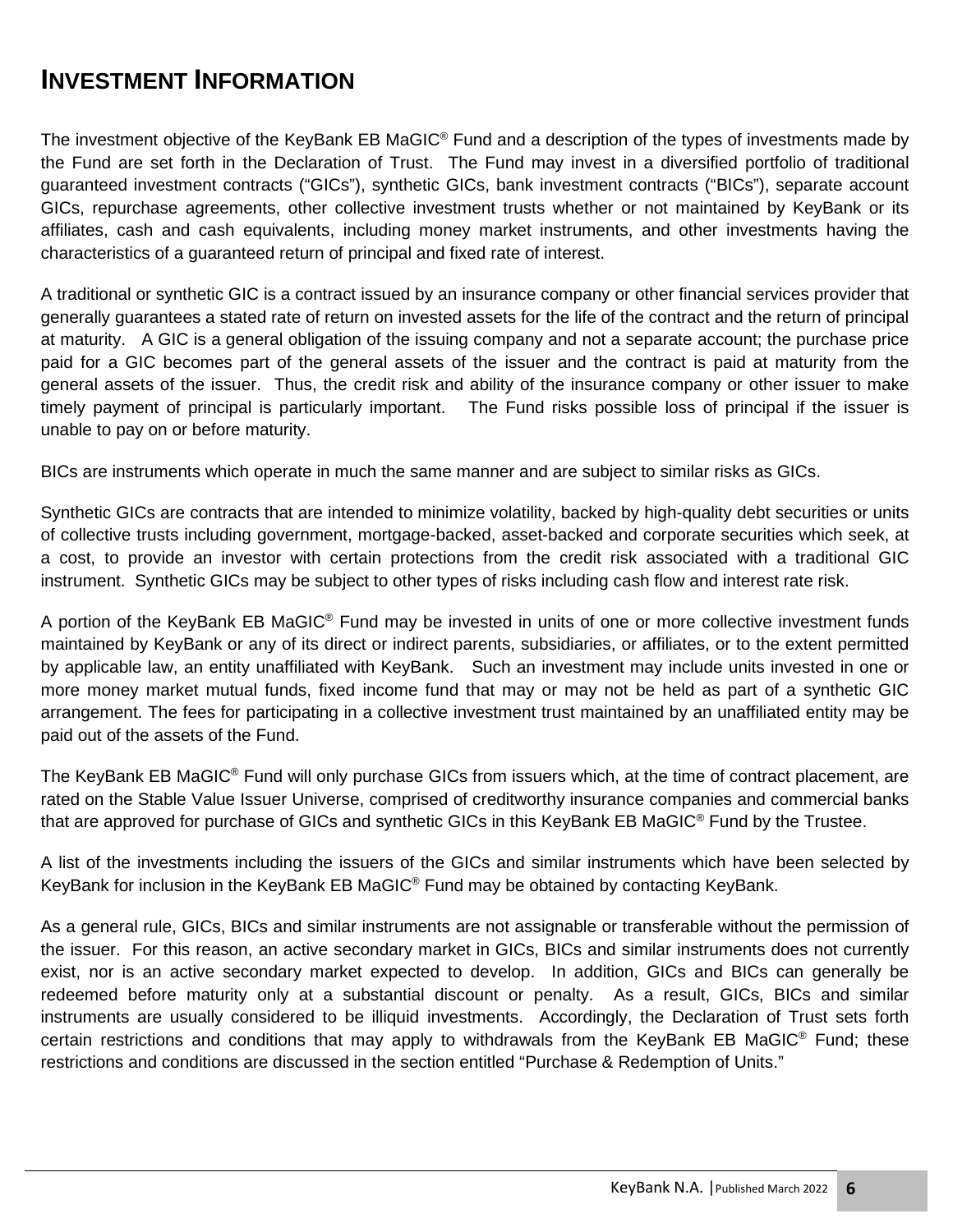Since the income earned on the KeyBank EB MaGIC<sup>®</sup> Fund portfolio at any given date will reflect the rate borne by investments purchased over several years, the yield of the Fund may vary from current market rates of interest. In periods when market rates decline, the yield of the Fund will usually exceed the market yield of comparable investments. Such a yield could cause increased investments in the Fund, which, if invested at then current market yields, would reduce the fund yield to employee benefit trusts already participating in the Fund. In periods when market rates are increasing, the yield of the Fund may be less than the market yield of comparable investments which could result in a decrease in new investments in the Fund, thereby limiting the Fund's ability to invest at then current market yields. Of course, as the Fund investments mature they will be reinvested at current market yields.

.

THE VALUE OF THE KEYBANK EB MaGIC® FUND PORTFOLIO OR AN INVESTMENT IN THE FUND IS NOT INSURED OR GUARANTEED BY THE U.S. GOVERNMENT OR ANYONE ELSE AND THERE CAN BE NO ASSURANCE THAT THE VALUE OF UNITS IN THE FUND WILL NOT FLUCTUATE OR THAT AN INVESTMENT IN THE FUND WILL NOT RESULT IN A LOSS OF PRINCIPAL.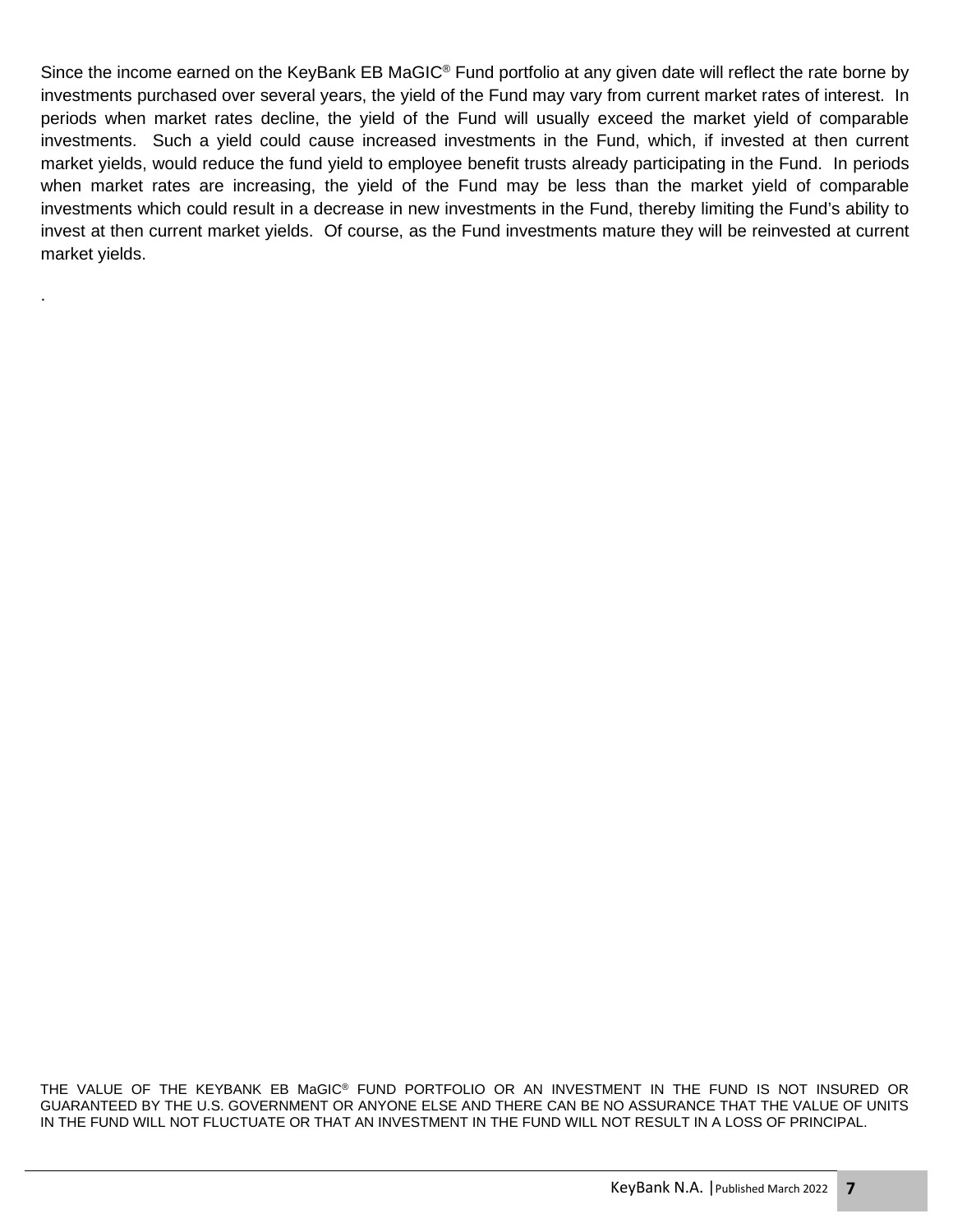#### **INVESTMENT POLICY**

The KeyBank EB MaGIC<sup>®</sup> Fund primary objectives are to seek a reasonable level of income together with stability of principal.

The KeyBank EB MaGIC® Fund seeks to preserve invested principal and earned interest, earn a stable fixed income return and provide liquidity for participant directed disbursements at book value by its use of wrap providers and multiple fixed income managers to diversify the portfolio and lessen possible concentrations to any single issuer or sector.

The KeyBank EB MaGIC® Fund will be invested and reinvested primarily in a diversified portfolio of fixed income instruments which may include traditional guaranteed investment contracts (obligations of creditworthy life insurance companies), synthetic GICs (high-quality debt securities which may include mortgage-backed, commercial mortgage-backed, asset-backed and corporate securities held by the Fund within contracts that are intended to minimize market volatility), bank investment contracts ("BICs"), separate account GICs, repurchase agreements other collective investment trusts whether or not maintained by KeyBank or its affiliates, cash and cash equivalents, including money market instruments, and other investments having the characteristics of a guaranteed return of principal and fixed rate of interest.

All investment contracts purchased for the Fund will be benefit responsive.

A portion of the Fund may be invested in units of one or more collective investment funds maintained by KeyBank or any of its direct or indirect parents, subsidiaries, or affiliates, or to the extent permitted by applicable law, an entity unaffiliated with KeyBank. Such an investment may include units invested in one or more money market mutual funds, fixed income fund that may or may not be held as part of a synthetic GIC arrangement.

No investment contract in which the KeyBank EB MaGIC® Fund invests will have a duration of more than six years from the date of issuance. The Fund will operate with a weighted average duration selected by KeyBank N.A., in its capacity as Trustee of the Fund (the "Trustee") and may from time to time amend or restate, but such weighted average duration generally will average between 1.5 and 3.5 years.

The Fund will only purchase GICs from issuers which, at the time of contract placement, are rated on the Stable Value Issuer Universe, comprised of creditworthy insurance companies and commercial banks that are approved for purchase of GICs and synthetic GICs in this Fund by the Trustee.

The Fund will be diversified, will not concentrate in securities of issuers of a particular industry or group of industries, and will not participate in securities lending directly, but may invest a portion of its assets in underlying collective investment funds that engage in securities lending.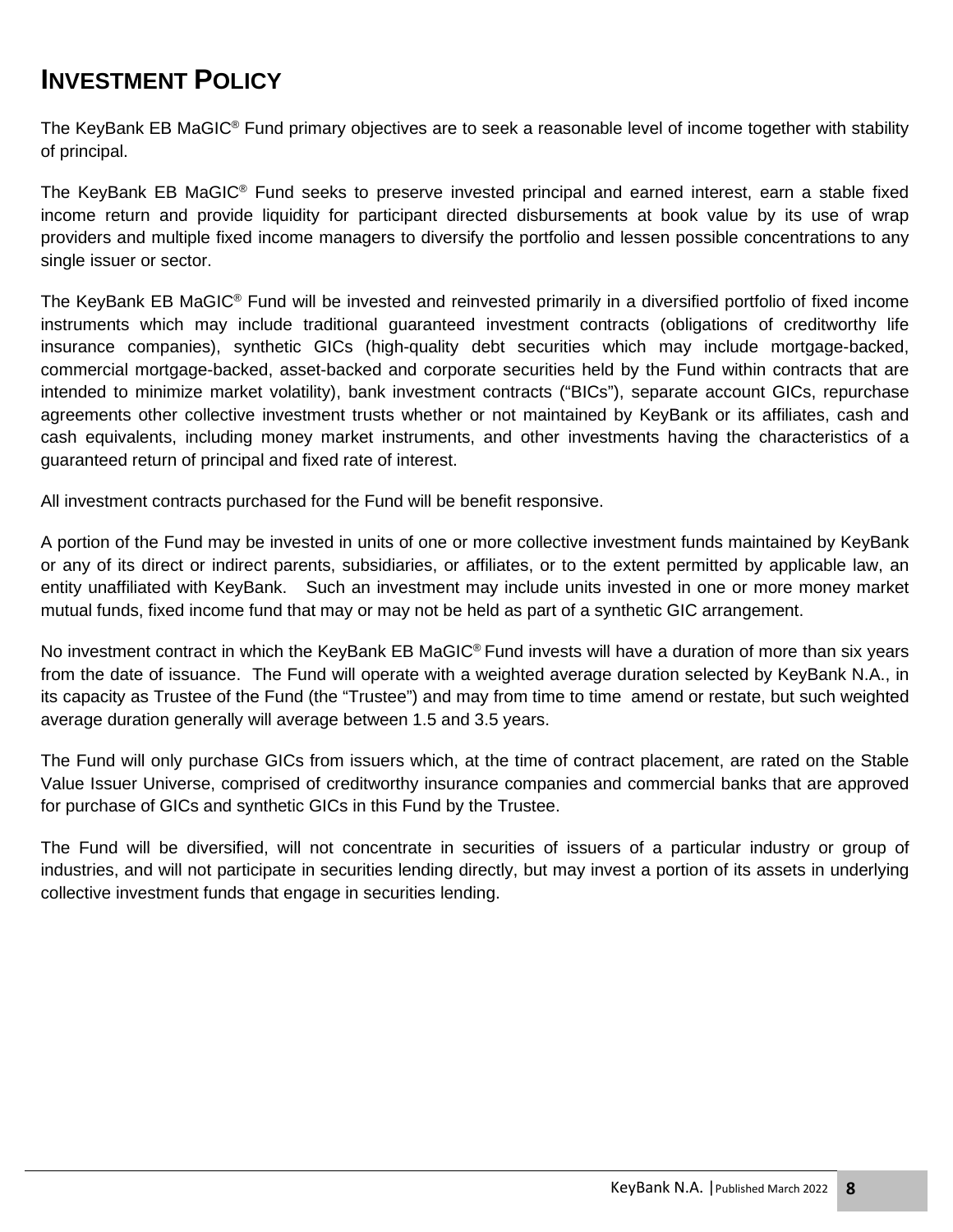# **ANNUAL REPORT**

The fiscal year end is December 31 and the audited financial report is available within 120 days but generally in line with March 31 publication) following the close of the fiscal year.

# **VALUATION OF UNITS**

The assets of the KeyBank EB MaGIC® Fund shall be valued as provided in the Declaration of Trust. At the inception of the Fund, the value of each unit thereof shall be fixed by the Trustee. As of each Valuation Date after the inception of the Fund, the Trustee shall determine the unit value of the Fund by dividing the value thereof by the number of units of the Fund then outstanding on such valuation date.

# **DISPOSITION OF INCOME**

The income of the KeyBank EB MaGIC<sup>®</sup> Fund shall be reinvested in the Fund.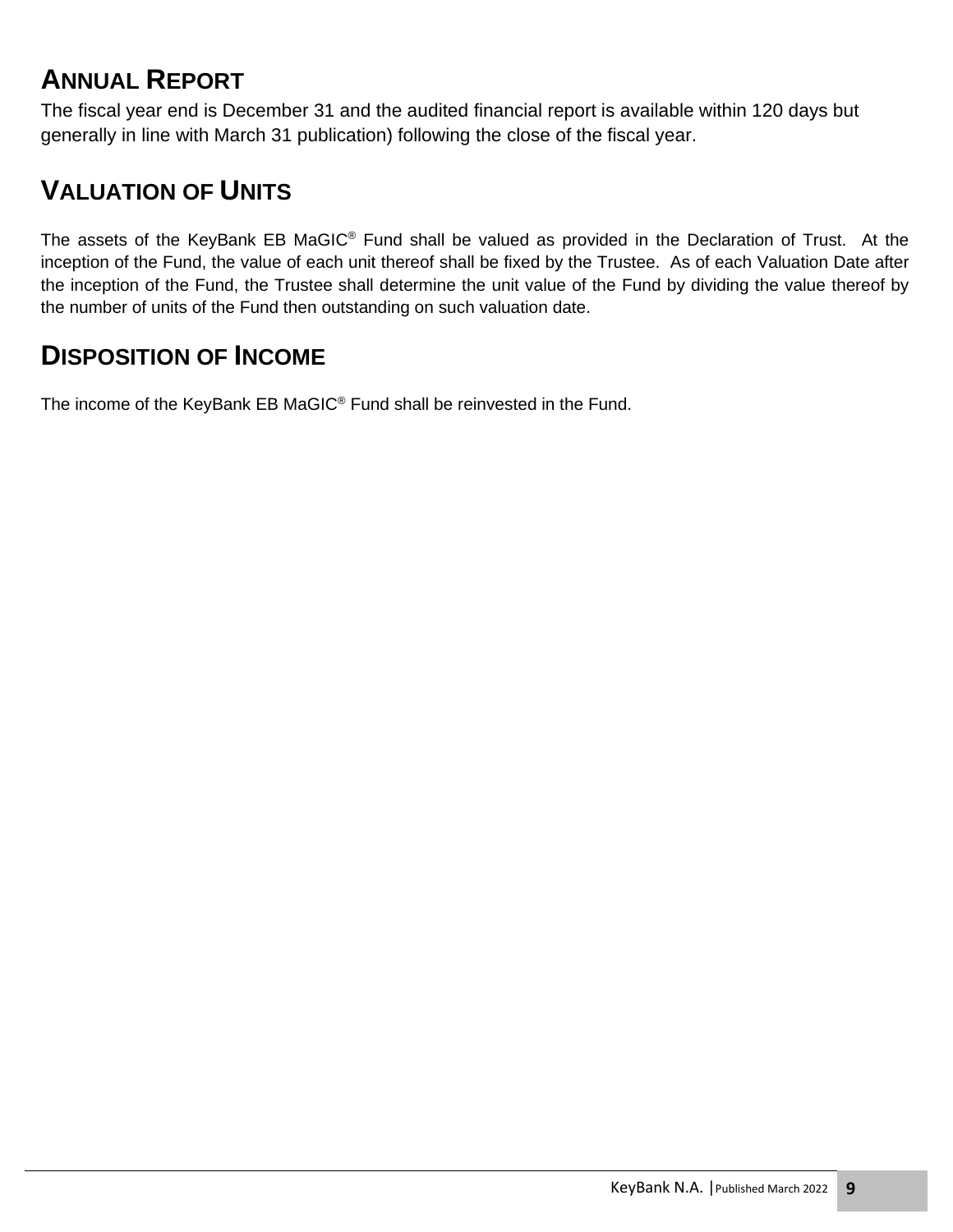# **INVESTING IN THE KEYBANK EB MAGIC® FUND**

The KeyBank EB MaGIC<sup>®</sup> Fund is a collective investment fund for employee benefit trusts and plans and it is exempt from Federal income taxation and from registration with the Securities and Exchange Commission and with state securities administrators. In order to preserve these exemptions, the Fund will only accept investments from employee benefit trusts which have been determined to be and continue to be, on an ongoing basis, qualified for tax exemption under Sections 401 and 501 of the Code or from a financial institution or registered investment advisor which is acting as trustee, custodian, or agent for such a trust. At this time the EB MaGIC® Fund does not allow investment by Defined Benefit funds and cannot accept investment from 403b or 457b plans. Any plan which loses its exempt status may be involuntarily withdrawn from the KeyBank EB MaGIC<sup>®</sup> Fund.

In order for an employee benefit plan or trust to invest in the KeyBank EB MaGIC® Fund, KeyBank must be a fiduciary with respect to the assets of that plan which are to be invested in the Fund. Generally, that means that KeyBank must be appointed as the trustee or investment manager over the assets before the plan will be permitted to invest in the Fund. Appropriate documents to affect that appointment may be obtained from KeyBank or through the plan's service provider which makes the KeyBank EB MaGIC® Fund available for selection by the plan sponsor as an investment option under the plan. KeyBank reserves the right to review, approve and/or reject any plan document, trust agreement and IRS determination letter for eligibility to invest in the Fund. Subject to the withdrawal restrictions set forth in the Declaration of Trust and described below, all admissions to and withdrawals from the KeyBank EB MaGIC® Fund will be processed in accordance with the rules of the National Securities Clearing Corporation's Fund/SERV system.

In order to ensure that all participating trusts and plans are properly qualified, the KeyBank EB MaGIC<sup>®</sup> Fund will accept additions only from plan sponsors, trusts or financial institutions which have filed a properly completed Agreement with KeyBank. As part of the Agreement, the plan sponsor, trust or financial institution must represent and warrant: (i) that all additions to the KeyBank EB MaGIC® Fund are made by or on behalf of qualified employee benefit trusts or plans; (ii) that the trusts or plans have adopted appropriate provisions authorizing investment in the KeyBank EB MaGIC<sup>®</sup> Fund; and (iii) that the trusts or plans have adopted the KeyBank EB MaGIC<sup>®</sup> Fund governing instrument as part of such trusts or plans. If KeyBank is not satisfied that these warranties are accurate, KeyBank may cause a particular employee benefit trust or plan to experience a non-regular withdrawal.

To establish an account in the KeyBank EB MaGIC® Fund, a financial institution or plan sponsor should obtain an Agreement from KeyBank. After the Agreement has been completed, submitted to KeyBank and approved by KeyBank, KeyBank will notify the financial institution or plan sponsor that an account has been established on its behalf or on behalf of its trust or plan by KeyBank.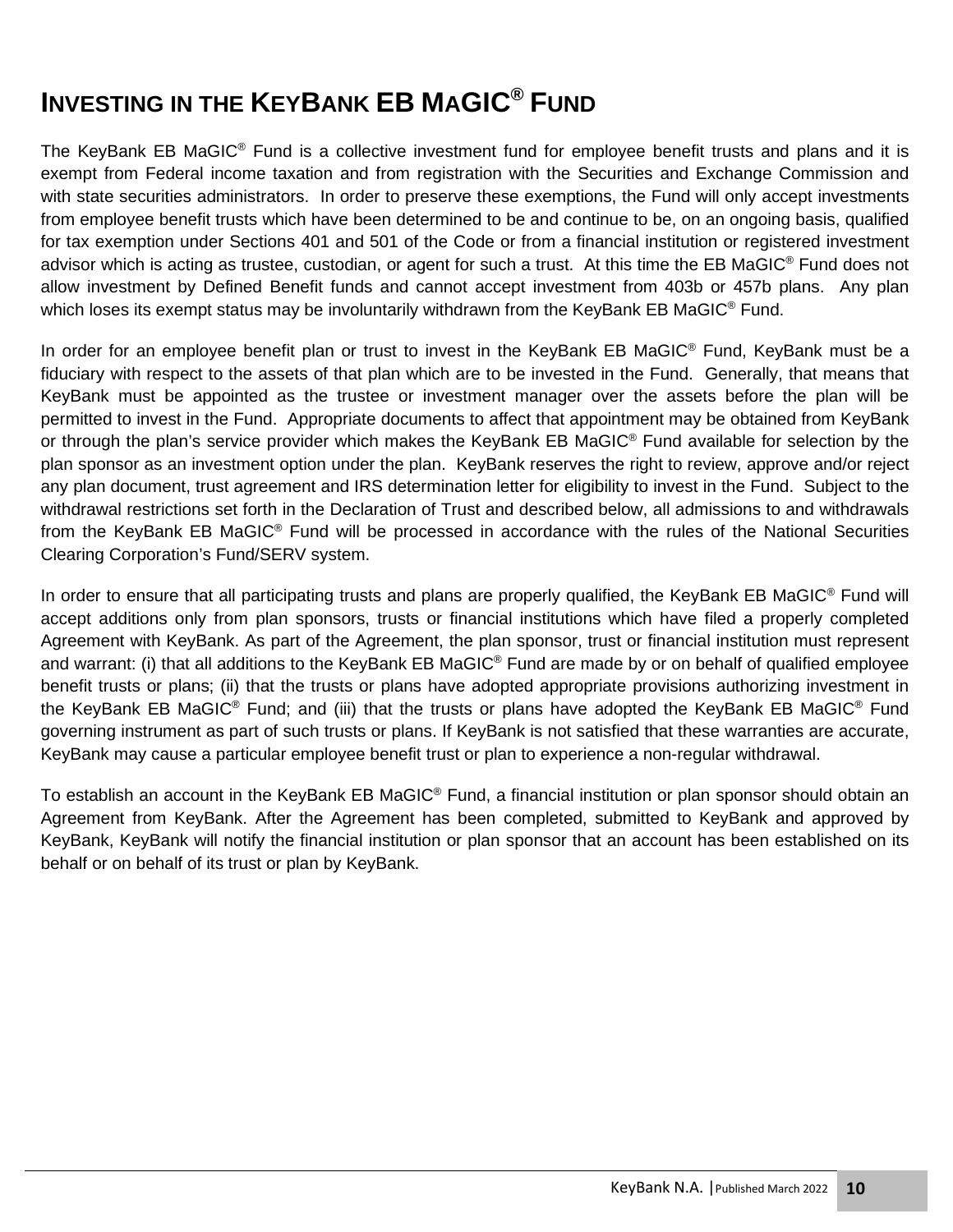# **PURCHASE AND REDEMPTION OF UNITS**

Participants in the KeyBank EB MaGIC<sup>®</sup> Fund are limited to Defined Contribution Plans only.

Once an account has been established on behalf of a financial institution or trust or plan, additions may be made to the KeyBank EB MaGIC<sup>®</sup> Fund by notifying KeyBank or its designated agent in writing. If KeyBank or its designated agent receives notice of an addition to the Fund by 4:00 p.m. Eastern Time on a day on which KeyBank is open for business, such addition will be processed on such day subject to the financial institution's or trust's or plan's commitment to make payment therefore on the next business day. Funds in payment for an addition to the KeyBank EB MaGIC<sup>®</sup> Fund must be received by KeyBank or its designated agent by 4:00 p.m. Eastern Time on the business day following the business day on which such addition is processed.

Income distributed from the KeyBank EB MaGIC<sup>®</sup> Fund is applied to the purchase of additional units in the Fund. Units of participation in the Fund shall not be taken into account in determining a participating trust's proportionate interest in the Fund's income until the business day following the business day as of which such units were issued. Units of participation withdrawn from the Fund shall be taken into account in determining a participating trust's proportionate interest in the Fund's income on the business day as of which such withdrawal is processed. A written statement indicating account activity will be provided to each plan, trust or financial institution by KeyBank.

Employee-directed transfers and withdrawals from the KeyBank EB MaGIC® Fund generally will be made at book value, as determined pursuant to the Declaration of Trust subject to administrative considerations and issuer compliance with the terms of any investment contract purchased for the Fund.

Employer-directed transfers and withdrawals may be made subject to the provisions of the Declaration of Trust, including any notice requirements. However, KeyBank may, in its sole discretion, defer such withdrawals over such period of time, generally not to exceed twelve (12) months (subject to administrative considerations and issuer compliance with the terms of any investment contract purchased for the Fund), as KeyBank may determine is necessary for a fair and orderly liquidation of all or a portion of the assets comprising the KeyBank EB MaGIC<sup>®</sup> Fund, or may, if a particular trust or plan consents in writing, effect the withdrawal but reduce the value of the units being withdrawn by the adjustment in value of investment contracts held by the Fund created by the withdrawal.

Withdrawals may be made from the KeyBank EB MaGIC<sup>®</sup> Fund by notifying KeyBank or its designated agent in writing.

Withdrawal requests may be required to be guaranteed by, (1) A trust company or commercial bank that is a member of the FDIC; or (2) A member firm of the New York, American, Boston, Midwest, or Pacific Stock Exchange. KeyBank will not accept signatures guaranteed by a savings bank, savings and loan association, or notary public.

If KeyBank or its designated agent receives notice of a withdrawal from the KeyBank EB MaGIC® Fund by 4:00 p.m. Eastern time on a day on which KeyBank is open for business, such withdrawal will be processed on such day provided that, subject to restrictions on withdrawals described in the Declaration of Trust and in this document, payment therefore shall not be made by KeyBank until the next business day.

KeyBank may also affect any withdrawals from the KeyBank EB MaGIC® Fund that are necessary to preserve the tax exemption or the integrity of the Fund. Such withdrawals will be processed on the first valuation day that is more than fifteen (15) days after the date that KeyBank becomes aware of such situation. Such withdrawals are referred to as non-regular withdrawals.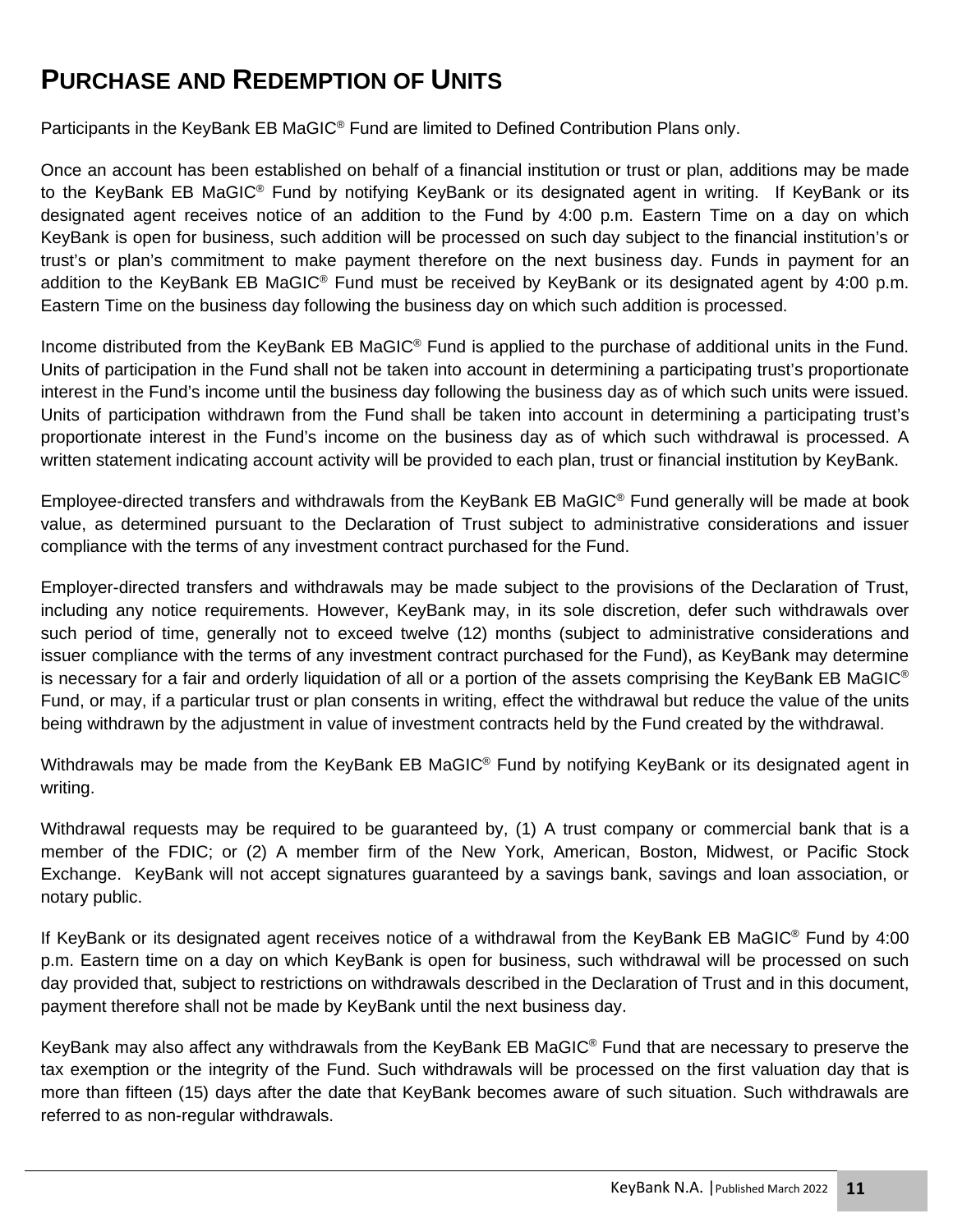# **RESTRICTIONS**

Notwithstanding anything in this Product Description to the contrary, the Declaration of Trust of the KeyBank EB MaGIC<sup>®</sup> Fund contains the following withdrawal restrictions:

(1) withdrawals for participant benefit payment transactions in accordance with the provisions of a plan (including, without limitation, benefit distributions or elections by participants to change investments or to obtain a loan from such plan, will be processed as soon as administratively practicable, subject to available liquidity of the KeyBank EB MaGIC® Fund and

(2) all other withdrawals of assets may be delayed for up to twelve (12) months in the sole discretion of the trustee of the KeyBank EB MaGIC<sup>®</sup> Fund.

Effective November 1, 2014, KeyBank amended the KeyBank EB Managed Guaranteed Investment Contract Fund to require that plans investing in the Fund subsequent to October 31, 2014 contain certain restrictions applicable to transfers from the fund to a competing investment. Refer to the Trust Second Amendment to the 2005 Amendment and Restatement of KeyBank EB Managed Guaranteed Investment Contract Fund.

The competing fund restriction is meant to safeguard the health of the Fund; designed to reduce disruptive cash flows over the long term.

Effective with respect to any Employee Benefit Trust that becomes a Participating Trust on or after November 1, 2014, such Employee Benefit Trust provides in its trust instrument that any person who has a beneficial interest in the Employee Benefit Trust is prohibited from transferring from the Fund to a "competing investment" without first investing in a "non-competing investment" for a period of at least three (3) months. For purposes of the preceding sentence, a "competing investment" means an investment alternative consisting solely of money market instruments or an investment alternative that has a primary investment strategy of investing solely in debt instruments whose average remaining maturity generally is not in excess of three and on-half years, and selfdirected brokerage accounts. A "non-competing investment" means an investment that does not constitute a competing investment.

## **TRADING ABUSES**

The Declaration of Trust specifically authorized the Trustee of the KeyBank EB MaGIC<sup>®</sup> Fund, in its discretion, to take such actions as it shall reasonably determine to prevent practices relating to the purchase and redemption of units in the Fund, which may be harmful to the Fund and the holders of units of the Fund, such as, but not limited to, market timing, short-term trading, excessive trading and failure to comply with or otherwise attempting to circumvent the provisions of the KeyBank EB MaGIC<sup>®</sup> Fund. Such actions may include, but are not limited to, delaying or declining to process a request for admission to or withdrawal from the Fund.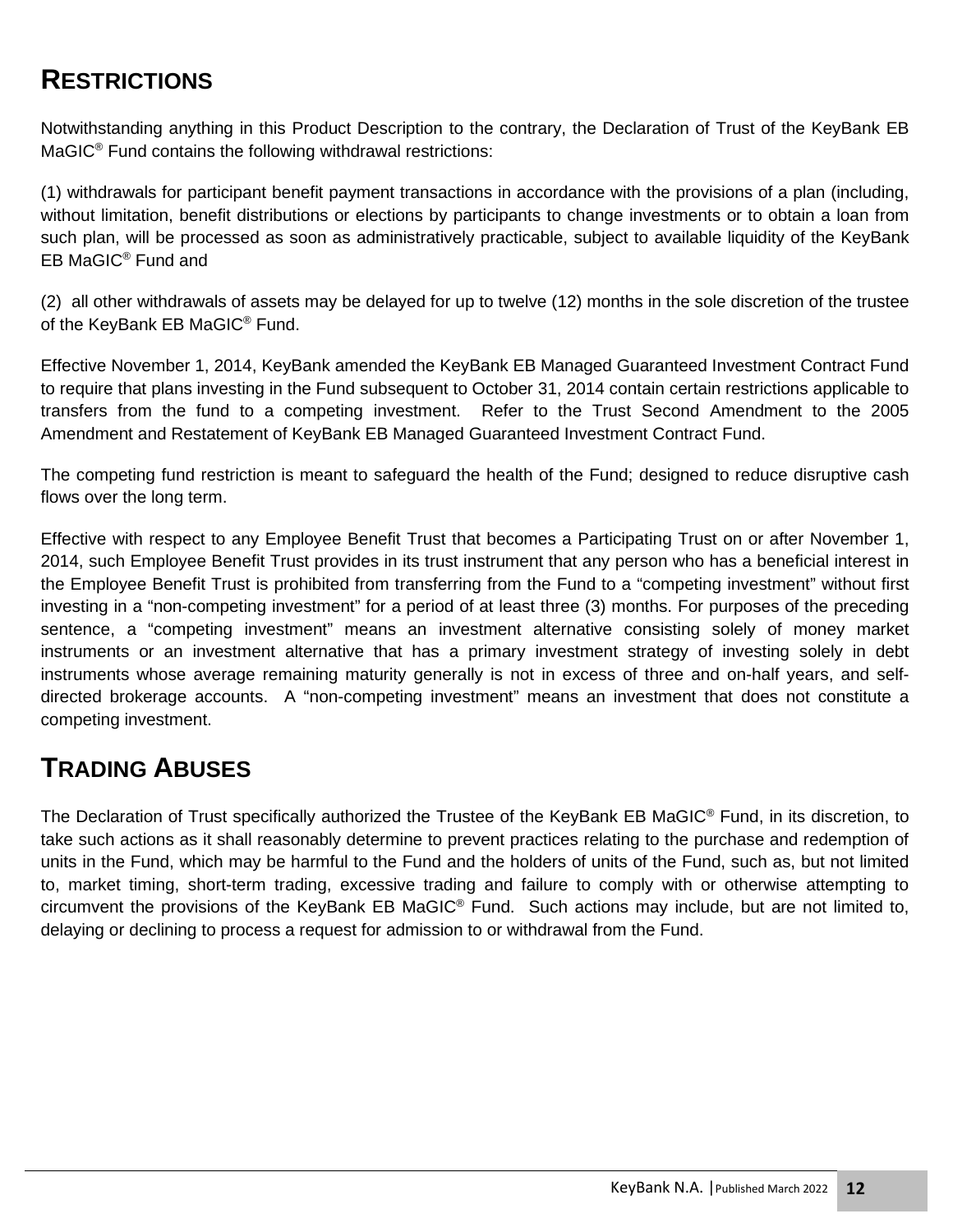# **UNITS, FEES, AND EXPENSE VENUES**

The KeyBank EB MaGIC<sup>®</sup> Fund has been established with a suite of fee basis administration venues or synthetic net asset value ("SNAV"). Each fee basis administration venue ("SNAV") of the Fund will be charged such fees and expenses as are permitted by the Declaration of Trust and as are described below. The Trustee may pay a portion of the fee to a service provider of the participating plan for services rendered to the participating plan. Subject to acceptance of investments by the Trustee, each plan sponsor must determine which fee administration venue ("SNAV") its plan will purchase based on the plan sponsor's evaluation of the fee charged, the services provided to the plan and the amount of the fee to be paid by the Trustee to the plan's service provider. The Trustee may, in its discretion, and with prior notice to the plan sponsor from time to time, add, delete, amend or otherwise modify a fee basis administration venue of the Fund, and will only be obligated to notify the current unit holders in the affected fee basis administration venue ("SNAV").

In order to ensure that all participating trusts and plans are properly qualified, the KeyBank EB MaGIC<sup>®</sup> Fund will accept additions only from plan sponsors, trusts or financial institutions which have filed a properly completed Agreement with KeyBank.

External audit fees may be charged directly to the KeyBank EB MaGIC® Fund. Please refer to the KeyBank EB MaGIC<sup>®</sup> Fund audited financial statement for additional information about the Fund. The Fund expense ratio includes the actual outside audit expenses charged to the Fund during the fiscal year.

The fee schedule may be amended from time to time by the Trustee upon prior notice to participants.

The book value wrap and product fees associated with the book value contracts will be paid out of the assets of the KeyBank EB MaGIC® Fund.

If any additional services are requested by a participating plan which is outside of standard fund accounting, reporting and custodial services, the Trustee may notify the plan sponsor that additional expenses may be incurred. If the expense is deemed necessary and proper by both parties, the expense shall be paid by the appropriate party.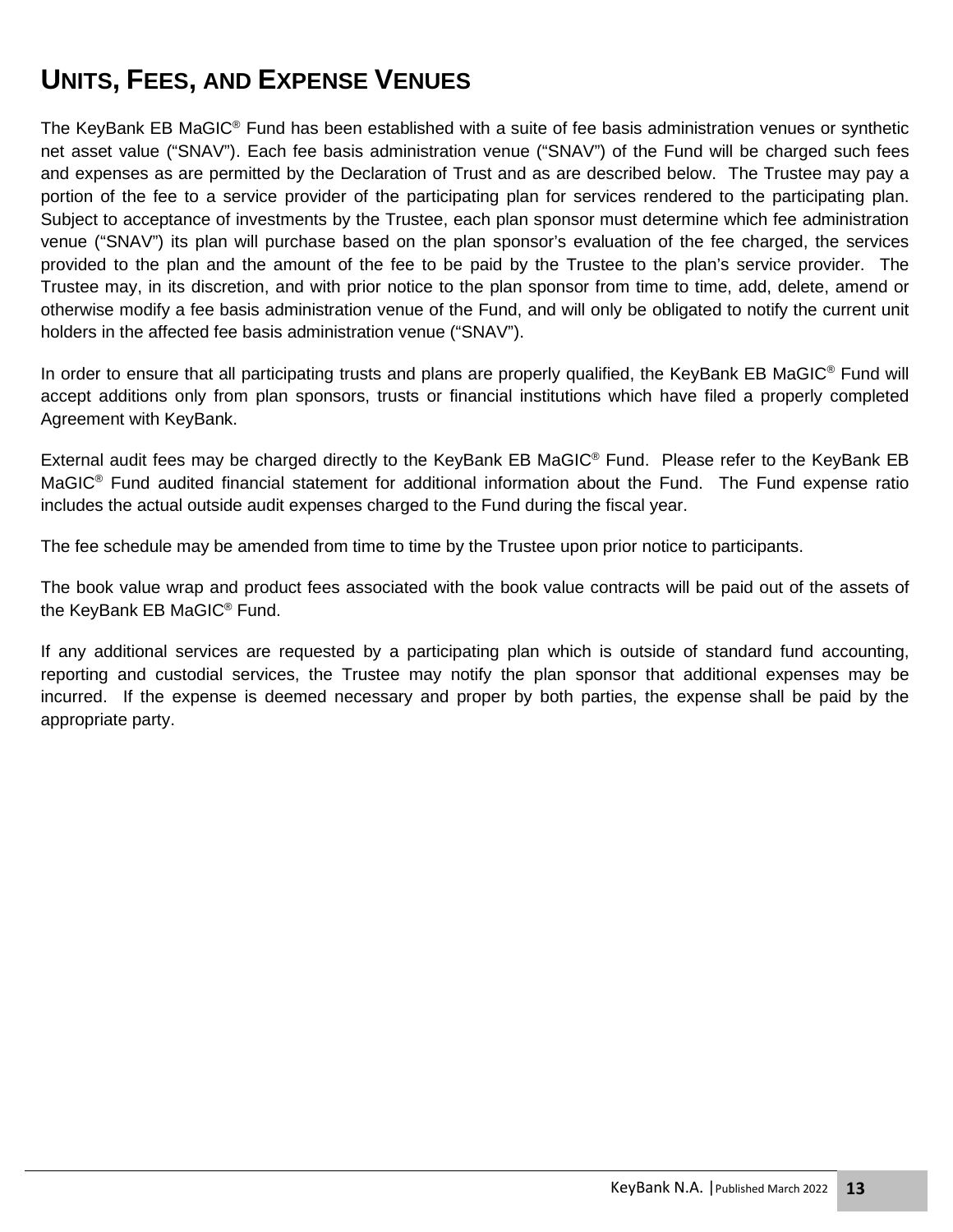#### **MANAGEMENT**

KeyBank, N.A. is the Trustee of the KeyBank EB MaGIC® Fund. The Trustee has appointed Insight Investments as a non-discretionary investment advisor to present it with recommendations as to appropriate investments for the Fund. KeyBank N.A. retains final investment authority over the portfolio.

#### **ADDITIONAL INFORMATION**

Additional information is available at:

#### **www.Key.com/MaGIC**

Or via email:

#### **KeyBankEBMaGICFund@KeyBank.com**

Address of KeyBank:

KeyBank National Association KeyBank EB MaGIC® Fund 100 Public Square OH-01-10-0921 Cleveland, OH 44113-1306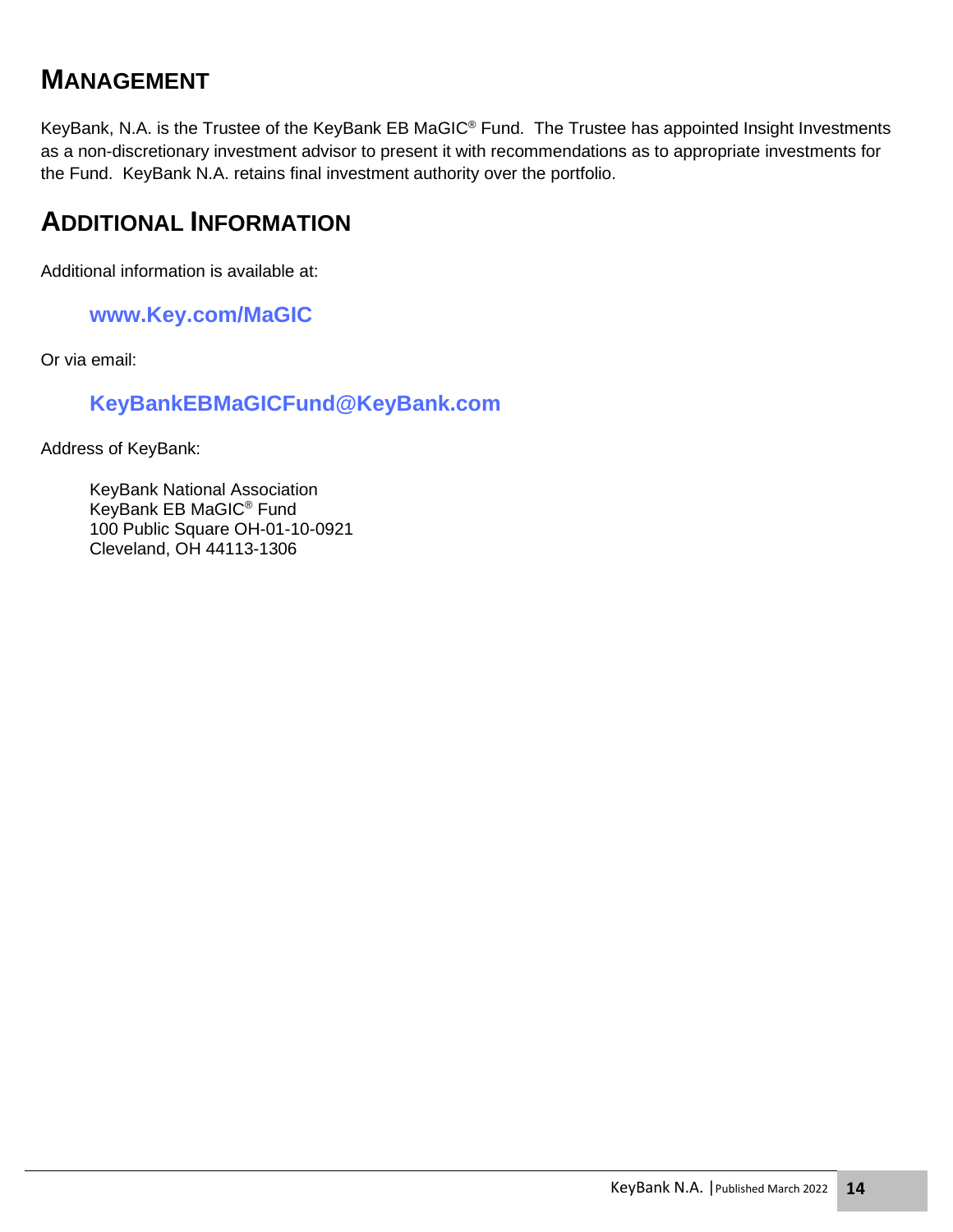# **SUMMARY OF PRINCIPAL RISKS**

The KeyBank EB MaGIC<sup>®</sup> Fund is a collective fund and is not a registered mutual fund. Units of participation in the Fund are not deposits or obligations of, or guaranteed or endorsed by, KeyBank or any other bank, credit union or insurance company, and are not insured by the Federal Deposit Insurance Corporation, the Federal Reserve Board, or any other agency and there can be no assurance that the value of the units in the Fund will not fluctuate. The Fund investment return and principal value of an investment will fluctuate so that an investor's units when redeemed may be worth more or less than the original investment.

The KeyBank EB MaGIC® Fund performance data represents past performance and is not a guarantee of future results. The Fund does not promise or guarantee that its performance will achieve a participant's objective or retirement needs. Fund portfolio statistics and asset allocations may change over time. Investors should consult their financial adviser to determine investment risk and tolerance, and evaluate if the KeyBank EB MaGIC® Fund is suitable for their retirement needs.

#### **TYPES OF INVESTMENT RISK**

Contingent on the Fund investment allocations, the KeyBank EB MaGIC® Fund is exposed to varying degrees of the following principal investment risks, each of which may adversely affect the Fund unit value, its performance and the ability to achieve its investment objective.

**Asset-backed securities risk:** General downturns in the economy could cause the value of asset-backed securities to fall. In addition, asset-backed securities present certain risks that are not presented by mortgagebacked securities. Primarily, these securities may provide the Fund with a less effective security interest in the related collateral than do mortgage-backed securities. Therefore, there is the possibility that recoveries on the underlying collateral may not, in some cases, be available to support payments on these securities.

**Call risk:** Some bonds give the issuer the option to call, or redeem, the bonds before their maturity date. If an issuer "calls" its bond during a time of declining interest rates, the Fund might have to reinvest the proceeds in an investment offering a lower yield, and therefore might not benefit from any increase in value as a result of declining interest rates. During periods of market illiquidity or rising interest rates, prices of "callable" issues are subject to increased price fluctuation.

**Counterparty risk:** The risk that counterparties in a repurchase agreement could fail to honor the terms of its agreement.

**Credit risk:** Failure of an issuer to make timely interest or principal payments, or a decline or perception of a decline in the credit quality of a security, can cause the security's price to fall, potentially lowering the value of your investment. Although the Fund invests only in high quality debt securities, any of the Fund's holdings could have a credit rating downgraded or could default. The credit quality of the securities held by the Fund can change rapidly in certain market environments, and the default of a single holding could have the potential to cause significant deterioration of the value of your investment.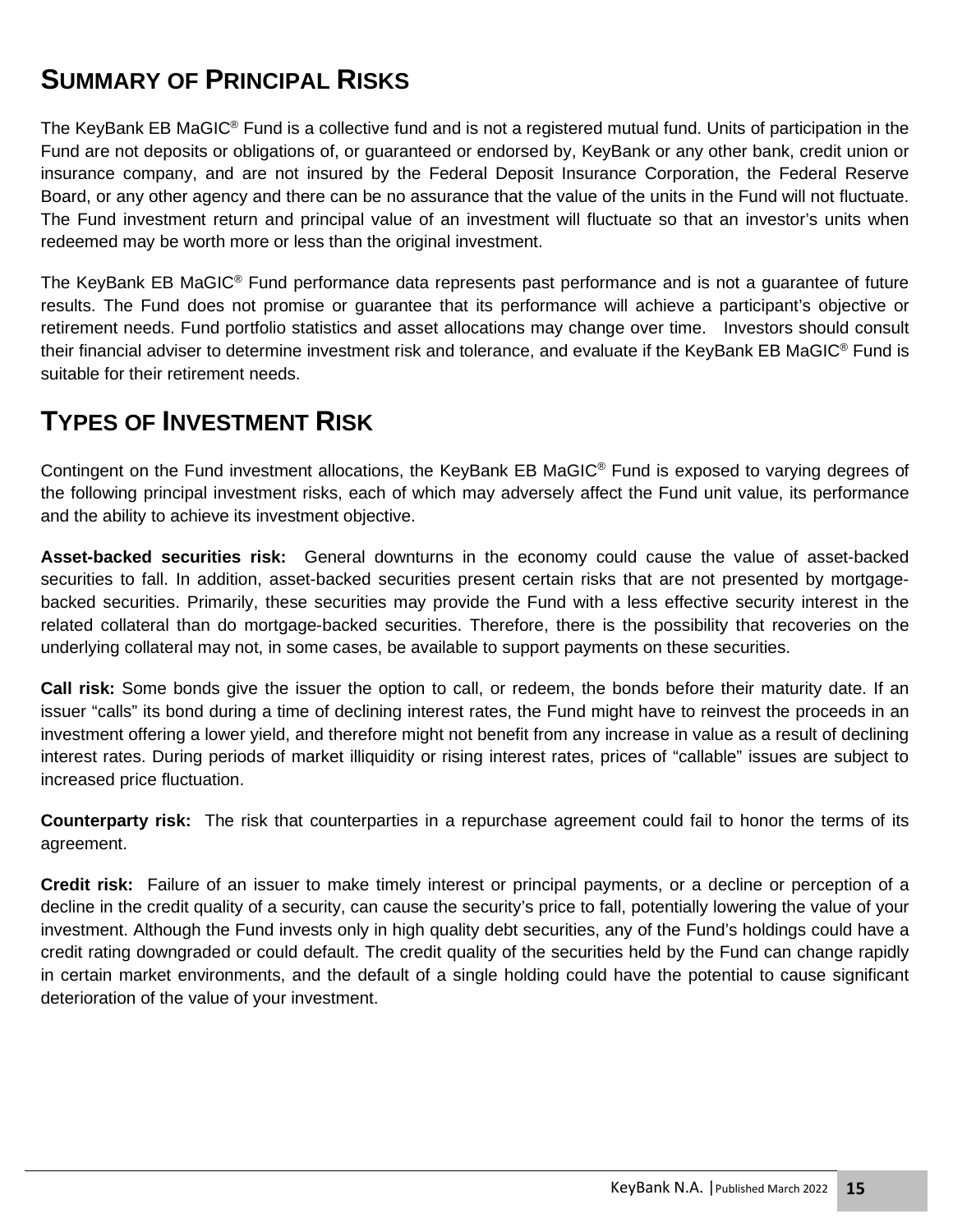**GICs:** Guaranteed Investment Contracts ("GICs") are general obligations of the issuing company and may or may not be backed by insurance or a guaranty provided by a third party. If the issuer defaults, remedies generally available to creditors should be available to the Fund, however, applicable insurance and bank regulations may affect remedies available to holders of GICs. In addition, if bankruptcy or insolvency proceedings are commenced with respect to the issuer, realization on a GIC may be delayed or limited. Synthetic GICs seek to provide certain protections from the credit risk associated with a traditional GIC instrument; however, synthetic GICs may be subject to other types of risks, including cash flow risk and interest rate risk. Variable Rate GICs have interest rates that fluctuate at designated intervals based on a designated index.

As a general rule, GICs and similar instruments are not assignable or transferable without the permission of the issuing insurance companies. For this reason, an active secondary market in GICs and similar instruments does not currently exist nor is an active secondary market expected to develop. In addition, GICs can generally be redeemed before maturity only at a substantial discount or penalty. As a result, GICs and similar instruments are usually considered to be illiquid investments. Accordingly, the Fund's governing instrument sets forth certain restrictions and conditions that may apply to withdrawals from the Fund.

**Government securities risk:** Not all obligations of the U.S. government, its agencies and instrumentalities are backed by the full faith and credit of the U.S. Treasury. Some obligations are backed only by the credit of the issuing agency or instrumentality, and in some cases there may be some risk of default by the issuer. Any guarantee by the U.S. government or its agencies or instrumentalities of a security held by the Fund does not apply to the market value of such security. A security backed by the U.S. Treasury or the full faith and credit of the United States is guaranteed only as to the timely payment of interest and principal when held to maturity. In addition, because many types of U.S. government securities trade actively outside the United States, their prices may rise and fall as changes in global economic conditions affect the demand for these securities.

**Indexing strategy risk:** The Fund uses an indexing strategy for a portion of its assets by investing in underlying collective investment funds that seek to track the investments or performance of an index. It does not attempt to manage market volatility, use defensive strategies or reduce the effects of any long-term periods of poor index performance. The correlation between Fund and index performance may be affected by the Fund's expenses and use of sampling techniques, changes in securities markets, changes in the composition of the index and the timing of purchases and sales.

**Interest rate risk:** Prices of bonds, including mortgage-related and other debt securities, tend to move inversely with changes in interest rates. Typically, a rise in rates will adversely affect bond prices and, accordingly, the value of your account. The longer the effective maturity and duration of the Fund's portfolio, the more the value of your investment is likely to react to interest rates.

Mortgage-related securities may have different interest rate sensitivity than other bonds because of prepayments and other factors. Federal National Mortgage Association (Fannie Mae), Federal Home Loan Mortgage Corporation (Freddie Mac) and Government National Mortgage Association (Ginnie Mae) mortgage backed securities carry additional risks and may be more volatile than other types of debt securities due to unexpected changes in interest rates. The longer the effective maturity and duration of the Fund's portfolio, the more the value of your investment is likely to react to interest rates.

**Issuer risk:** The value of a security may decline for a number of reasons which directly relate to the issuer, such as management performance, financial leverage and reduced demand for the issuer's products or services.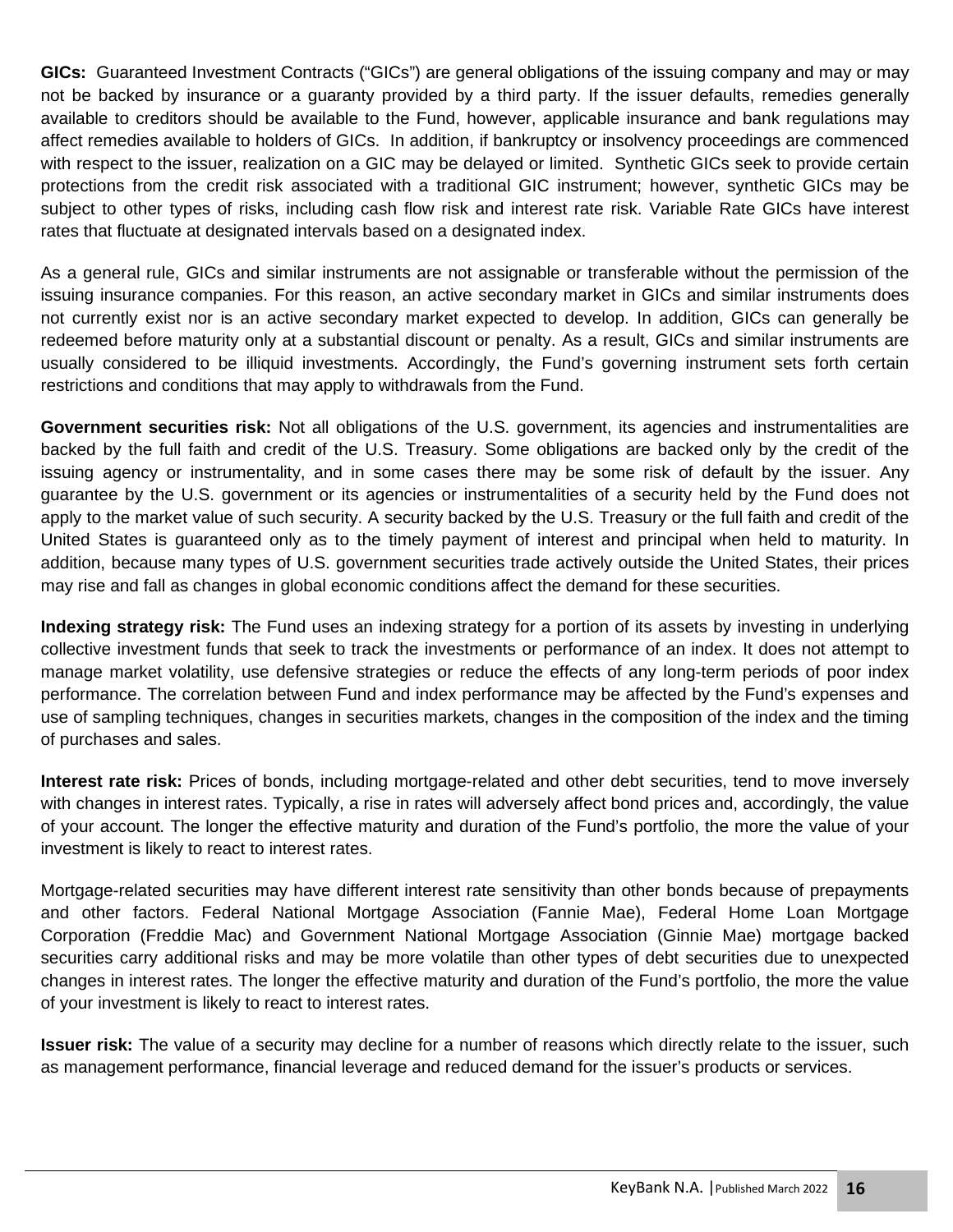**Liquidity risk:** When there is little or no active trading market for specific types of securities, it can become more difficult to sell the securities at or near their perceived value. In such a market, the value of such securities and the value of your investment may fall dramatically, even during periods of declining interest rates. Liquidity risk also exists when a particular derivative instrument is difficult to purchase or sell. If a derivative transaction is particularly large or if the relevant market is illiquid (as is the case with many privately negotiated derivatives), it may not be possible to initiate a transaction or liquidate a position at an advantageous time or price.

**Market and credit risk:** Government National Mortgage Association (Ginnie Mae) and other securities backed by the full faith and credit of the United States are guaranteed only as to the timely payment of interest and principal when held to maturity. The market prices for such securities are not guaranteed and will fluctuate. Privately issued mortgage-related securities also are subject to credit risks associated with the underlying mortgage properties. These securities may be more volatile and less liquid than more traditional, government backed debt securities.

**Market risk:** The market value of a security may decline due to general market conditions that are not specifically related to a particular company, such as real or perceived adverse economic conditions, changes in the outlook for corporate earnings, changes in interest or currency rates or adverse investor sentiment generally. A security's market value also may decline because of factors that affect a particular industry or industries, such as labor shortages or increased production costs and competitive conditions within an industry.

**Prepayment and extension risk:** When interest rates fall, the principal on mortgage-backed and certain assetbacked securities may be prepaid. The loss of higher yielding underlying mortgages and the reinvestment of proceeds at lower interest rates can reduce the Fund's potential price gain in response to falling interest rates and reduce the value of your investment. When interest rates rise, the effective duration of the Fund's mortgagerelated and other asset-backed securities may lengthen due to a drop in prepayments of the underlying mortgages or other assets. This is known as extension risk and would increase the Fund's sensitivity to rising interest rates and its potential for price declines.

**U.S. Treasury securities risk:** A security backed by the U.S. Treasury or the full faith and credit of the United States is guaranteed only as to the timely payment of interest and principal when held to maturity, but the market prices for such securities are not guaranteed and will fluctuate. Because U.S. Treasury securities trade actively outside the United States, their prices may rise and fall as changes in global economic conditions affect the demand for these securities.

**Additional Risks:** As a bank-maintained collective investment fund, the Fund and its units are not registered under federal and state securities laws in reliance upon applicable exemptions. Because the Fund is not a mutual fund, it is governed by different regulations, restrictions and disclosure requirements.

The Fund is intended to be a long-term investment vehicle rather than a means of speculating on short-term market movements that may be disruptive to the management of the Fund. Accordingly, the Trustee, KeyBank N.A. reserves the right to suspend the offering or redemption of Fund units or postpone payment dates for a period of time. In addition, the ability to purchase and redeem Fund units as well as the timing of such purchases, redemptions and payments on redemptions may be affected by early market closings or other market trading restrictions, or as otherwise permitted by an appropriate regulatory agency.

Fees and expenses are only one of several factors that participants and beneficiaries should consider when making investment decisions. The cumulative effect of fees and expenses can substantially reduce the growth of a participant's retirement account; participants can visit the Department of Labor's Employee Benefit Security Administration's Web site at www.dol.gov/ebsa for an example demonstrating the long-term effect of fees and expenses.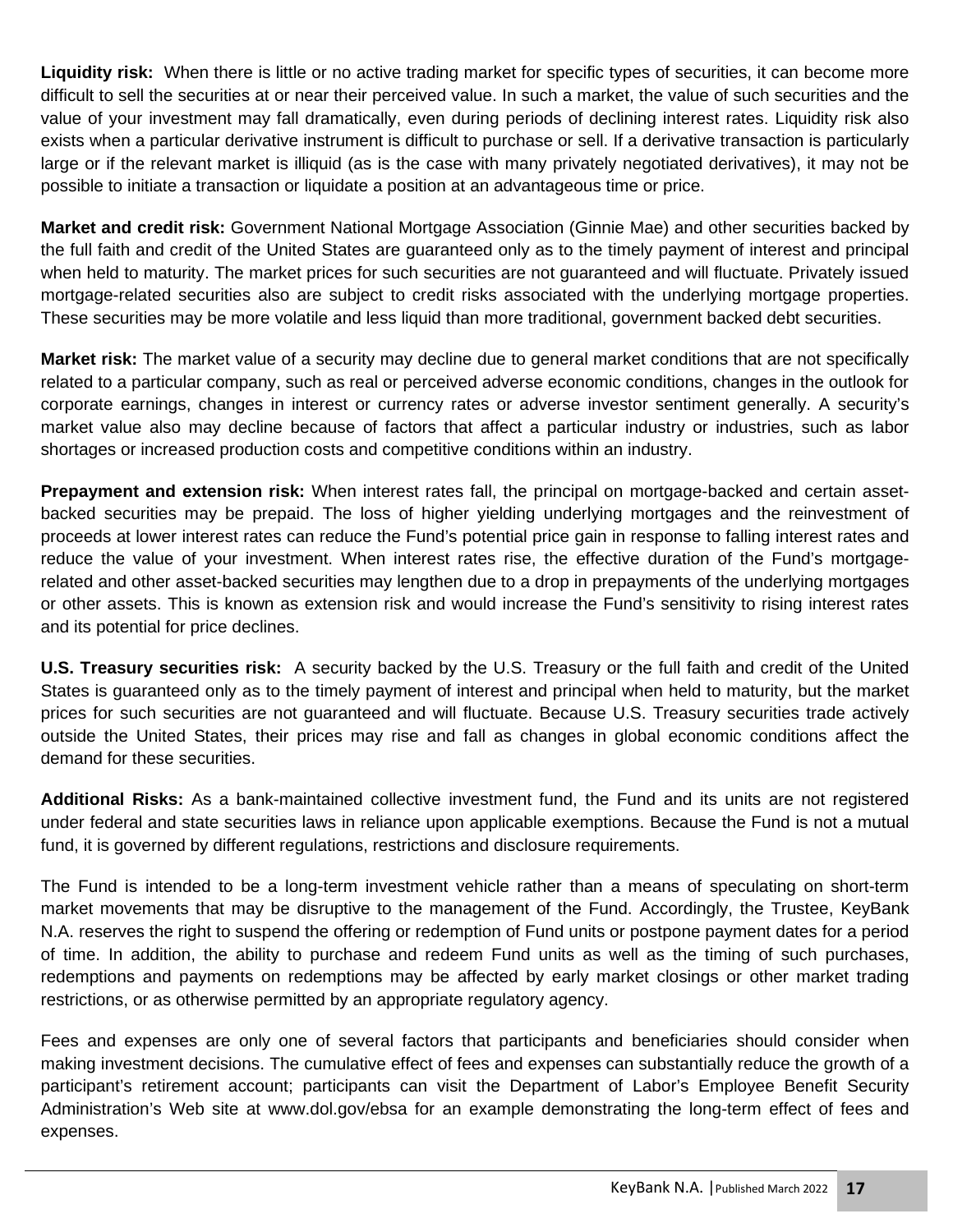#### **INVESTMENT PERFORMANCE**

THE INVESTMENT RETURN AND PRINCIPAL VALUE OF AN INVESTMENT WILL FLUCTUATE SO THAT AN INVESTOR'S UNITS OF THE FUND, WHEN REDEEMED, MAY BE WORTH MORE OR LESS THAN THEIR ORIGINAL COST. PAST PERFORMANCE DOES NOT GUARANTEE FUTURE RESULTS.

| Total Return (%)                                                                                                                                                          |           |        |        |        |         |                        |  |  |
|---------------------------------------------------------------------------------------------------------------------------------------------------------------------------|-----------|--------|--------|--------|---------|------------------------|--|--|
| Total Return for the period ending 12/31/2018                                                                                                                             |           |        |        |        |         |                        |  |  |
| December 31, 2021                                                                                                                                                         |           | 1 Year | 3 Year | 5 Year | 10 Year | <b>Since Inception</b> |  |  |
| Net of Operating Expense                                                                                                                                                  |           |        |        |        |         |                        |  |  |
| <b>KeyBank EB MaGIC Fund CTF</b>                                                                                                                                          | 49327E201 | 1.47   | 1.97   | 1.94   | 1.92    | 4.77                   |  |  |
| ICE BofA Merrill Lynch US 3-Month Treasury Bill Index                                                                                                                     |           | 0.05   | 0.99   | 1.14   | 0.63    | 3.07                   |  |  |
| <b>Fee Administration Venues</b><br>Net Performance: Investment in (SNAV) fee administration venue reflects the reduction of operating and investment management expense. |           |        |        |        |         |                        |  |  |
| EB MAGIC (20)                                                                                                                                                             | 49327E409 | 1.27   | 1.76   | 1.74   | 1.71    | 4.57                   |  |  |
| EB MAGIC (40)                                                                                                                                                             | 49327E680 | 1.07   | 1.56   | 1.53   | 1.51    | 4.36                   |  |  |
| EB MAGIC (50)                                                                                                                                                             | 49327E102 | 0.97   | 1.46   | 1.43   | 1.41    | 4.25                   |  |  |
| EB MAGIC (75)                                                                                                                                                             | 49327E300 | 0.72   | 1.21   | 1.18   | 1.16    | 3.99                   |  |  |
| EB MAGIC (95)                                                                                                                                                             | 49327E508 | 0.53   | 1.01   | 0.98   | 0.96    | 3.79                   |  |  |

Inception of the Fund is January 1, 1988. The Fee Administration venues inception is the Fund inception; performance from inception may include synthetic returns due to the variance in initial funding of a SNAV. Synthetic return methodology: Collective Trust Funds with fees calculated at the NAV level, but not funded, will have a NAV of \$10.00 until funded by an investor. The methodology for calculating performance results on a synthetic fund utilize the fee variation of the fund on an annual basis and divide the monthly fee that is subtracted from the primary Collective Trust Fund's performance results.

The source of the performance of the EB MaGIC Fund comes directly from KeyBank, N.A. Performance of the Fund is gross of investment management expense and net of fund administrative expense. Fee administration venues of the Fund will reflect net of fund administrative and investment management expense performance. Returns over one year are annualized; the data presented represents past performance and is not an indication of future results. The performance is unaudited.

The ICE BofA Merrill Lynch US 3-Month Treasury Bill Index is comprised of a single issue purchased at the beginning of the month and held for a full month. At the end of the month that issue is sold and rolled into a newly selected issue. The issue selected at each month-end rebalancing is the outstanding Treasury Bill that matures closest to, but not beyond, three months from the rebalancing date. To qualify for selection, an issue must have settled on or before the month-end rebalancing date. While the index will often hold the Treasury Bill issued at the most recent 3-month auction, it is also possible for a seasoned 6-month Bill to be selected.

The fee administration venue MaGIC 20 is available by request; mapping minimum investment is \$10 million.

The fee administration venues of the KeyBank EB MaGIC Fund reflect the product fee variation which reflects the annual investment management fee taken at the account level and the Fund administrative operating expense. Performance example: On a \$10 million portfolio charged an investment management fee of 0.65% of managed assets, employing a buy and hold strategy and earning a 10% gross-of-fee annualized rate of return over a five market value of \$16,105,000 before fees and \$15,588,455 after fees at the end of five years. This will result in a cumulative gross of fee return over five years of 61.05% [10% annualized] and a cumulative net of fee return.

FEE ADMINISTRATION VENUE: PERFORMANCE OF A FEE ADMINISTRATION VENUE MAY REFLECT A BLEND OF ACTUAL NET OF FEE AND SYNTHETIC RETURNS; SINCE INCEPTION PERFORMANCE MAY BE A BLEND OF GROSS OF FEES RETURNS FOR THE FUND LESS THE BASIS POINT FEE FOR THE PERIOD SINCE INCEPTION OR DATE OF FIRST FUNDING AND THE ACTUAL NET OF FEES PERFORMANCE OF THE FUND.

THE INCEPTION DATA OF THE FUND MAY NOT BE REFLECTIVE OF THE INCEPTION DATE, OR DATE OF FIRST FUNDING FOR THE INITIAL SNAV OF A FEE ADMINISTRATION VENUE. PERFORMANCE PRESENTED WHICH PREDATES THE INCEPTION OF THE SNAV MAY REFLECT A BLENDING OF THE NET OF FEES RETURNS AND THE SYNTHETIC NET OF FEES RETURNS WHICH ARE CALCULATED BY TAKING THE GROSS OF FEES RETURNS FOR THE FUND LESS THE BASIS POINT FEE FOR THE PERIOD PERTINENT TO THE DIFFERENCE FROM INCEPTION OF THE FUND AND THE INCEPTION OF THE FEE ADMINISTRATION VENUE.

**PERFORMANCE:** THE PERFORMANCE QUOTED REPRESENTS PAST PERFORMANCE AND IS NOT A GUARANTEE OF FUTURE RESULTS. THE INVESTMENT RETURN AND PRINCIPAL VALUE OF AN INVESTMENT WILL FLUCTUATE SO THAT AN INVESTOR'S SHARES, WHEN REDEEMED, MAY BE WORTH MORE OF LESS THAN THE ORIGINAL COST. CURRENT PERFORMANCE MAY BE LOWER OR HIGHER THAN THE PERFORMANCE DATA QUOTED.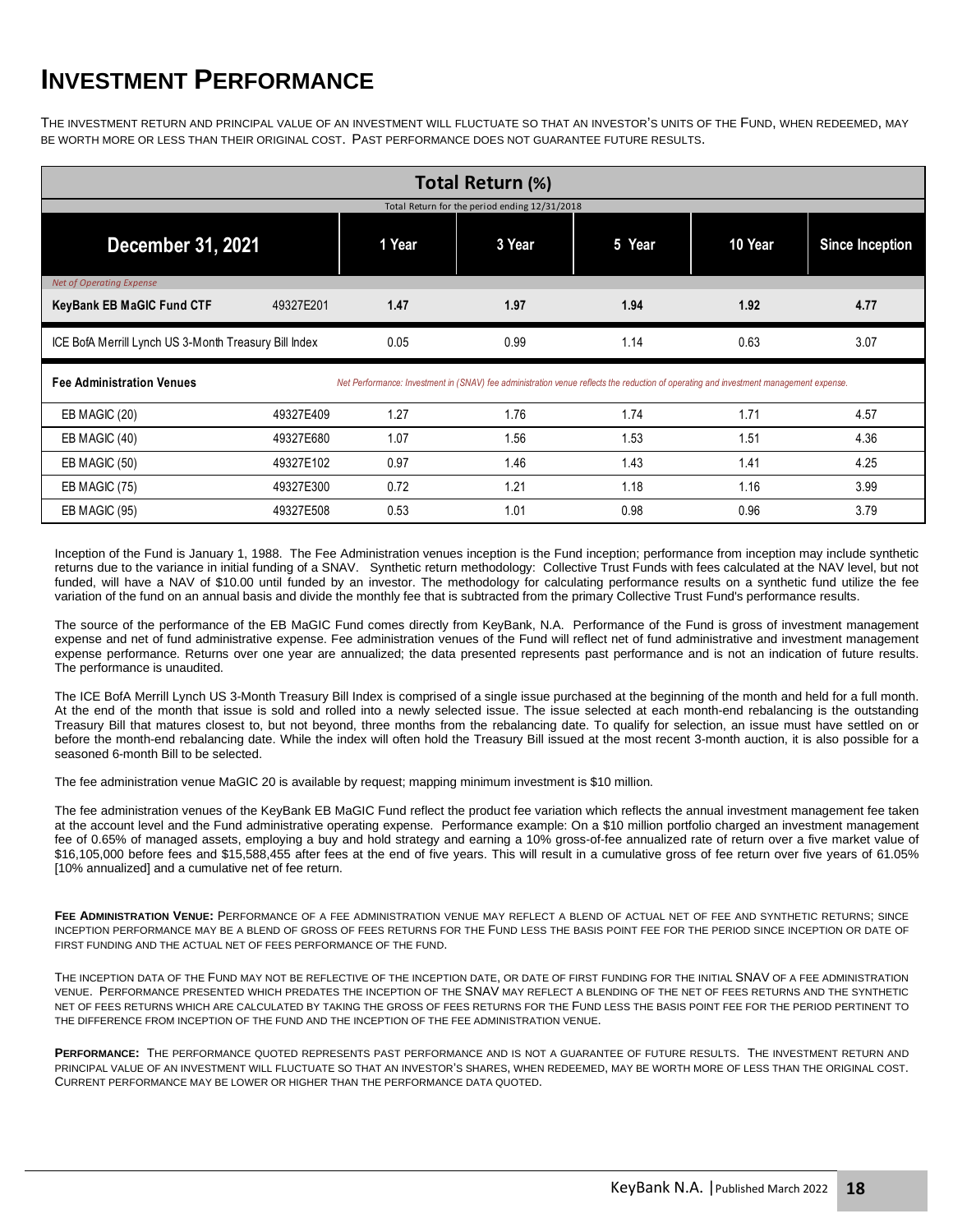# **FUND EXPENSE**

| <b>KeyBank EB MaGIC® Fund</b>                                                                                                                            |           |                                  |                                                   |                         |                                 |          |                             |                     |                 |                                                          |                 |
|----------------------------------------------------------------------------------------------------------------------------------------------------------|-----------|----------------------------------|---------------------------------------------------|-------------------------|---------------------------------|----------|-----------------------------|---------------------|-----------------|----------------------------------------------------------|-----------------|
| December 31, 2021                                                                                                                                        |           | Total<br><b>Expense</b><br>Ratio | Investment<br><b>Management</b><br><b>Expense</b> | Revenue<br><b>Share</b> | <b>Operating Expense Detail</b> |          |                             |                     |                 |                                                          |                 |
|                                                                                                                                                          |           |                                  |                                                   |                         | Audit                           | Advisory | <b>Expense</b><br>Recapture | Underlying<br>Asset | <b>GIC Wrap</b> | Contract<br>Administration /<br>Investment<br>Management | <b>Turnover</b> |
|                                                                                                                                                          |           | Basis Points (bps)               |                                                   |                         | Basis Points (bps)              |          |                             |                     |                 |                                                          |                 |
| KeyBank EB MaGIC Fund CTF                                                                                                                                | 49327E201 | 24.3                             | $- - - -$                                         | $\cdots$                | 0.3                             | 3.2      | 1.2                         | 0.2                 | 16.6            | 2.9                                                      | 153.4%          |
| Investment in (SNAV) fee administration venue reflects the reduction of operating and investment management expense.<br><b>Fee Administration Venues</b> |           |                                  |                                                   |                         |                                 |          |                             |                     |                 |                                                          |                 |
| EB MAGIC (20)                                                                                                                                            | 49327E409 | 44.3                             | 20.0                                              | $- - - -$               | 0.3                             | 3.2      | 1.2                         | 0.2                 | 16.6            | 2.9                                                      |                 |
| EB MAGIC (40)                                                                                                                                            | 49327E680 | 64.3                             | 40.0                                              | ----                    | 0.3                             | 3.2      | 1.2                         | 0.2                 | 16.6            | 2.9                                                      |                 |
| EB MAGIC (50)                                                                                                                                            | 49327E102 | 74.3                             | 50.0                                              | 20                      | 0.3                             | 3.2      | 1.2                         | 0.2                 | 16.6            | 2.9                                                      |                 |
| EB MAGIC (75)                                                                                                                                            | 49327E300 | 99.3                             | 75.0                                              | 45                      | 0.3                             | 3.2      | 1.2                         | 0.2                 | 16.6            | 2.9                                                      |                 |
| EB MAGIC (95)                                                                                                                                            | 49327E508 | 119.3                            | 95.0                                              | 65                      | 0.3                             | 3.2      | 1.2                         | 0.2                 | 16.6            | 2.9                                                      |                 |

Total Expense Ratio: KeyBank National Association will charge the Fund's maintained under the KeyBank EB Managed Guaranteed Investment Contract Fund ("EB MaGIC Fund") the reasonable expenses incurred in the administration of the CTFs, including striking a daily net asset value, financial report preparation, printing and distribution, audit, wrap, advisory, valuation of asset, adhering to trading abuse policies of the CTFs (and the additional necessary systems, support and hardware, associated therewith). The fees will be allocated against the income of the CTFs and, if the income should prove to be insufficient, against the principal of the CTFs.

The overall Fund expense will be disclosed in the annual reports of the Funds. The Fund Total Operating Expense Ratio is the amount of expenses deducted from the Fund's assets that are the amounts shown as expenses in the Fund's statement of operations and does not include shareholder type fees that would be charged directly against a participant's account (i.e. fees not included or embedded in the Product's operating expenses). Non-Platform direct investment accounts may be charged an overall investment management fee not specific to the EB MaGIC Fund investment; may not include expense related to custody, trust and/or recordkeeping services which may be obtained from the Plan Recordkeeper or Trustee.

**AUDIT** - EXPENSE REFERS TO THE ANNUAL FINANCIAL AUDIT OF THE FUND**.** 

**FUND SUB ADVISORY** - EXPENSE REFERS TO SUB ADVISORY INVESTMENT MANAGEMENT. NOT EMBEDDED IN INVESTMENT CONTRACT YIELD/CREDITING RATE.

**EXPENSE RECAPTURE** - REFERS TO THE REASONABLE EXPENSES INCURRED IN THE ADMINISTRATION OF THE COMMON TRUST FUND, INCLUDING STRIKING A DAILY NET ASSET VALUE, FINANCIAL REPORT PREPARATION, PRINTING AND DISTRIBUTION, VALUATION OF ASSET, ADHERING TO TRADING ABUSE POLICIES OF THE CTFS (AND THE ADDITIONAL NECESSARY SYSTEMS, SUPPORT AND HARDWARE, ASSOCIATED THEREWITH).

**UNDERLYING ASSET** - EXPENSE REFERS TO UNDERLYING INVESTMENT IN KEYBANK EB SHORT TERM INVESTMENT FUND AND MAY INCLUDE EXPENSE ASSOCIATED WITH THE MAGIC FUND INVESTMENT IN AN INVESTMENT FUND.

**GIC WRAP** - EXPENSE ASSOCIATED WITH THE ISSUANCE OF STABLE VALUE SYNTHETIC WRAP CONTRACTS; MAY INCLUDE ADMINISTRATIVE, ASSET MANAGEMENT, CUSTODY, ETC. THE WRAP EXPENSE REFLECTS A ONE QUARTER LAG (4TH QUARTER PRIOR YEAR AND 1ST - 3RD QUARTER CURRENT YEAR). EXPENSE IS EMBEDDED IN INVESTMENT CONTRACT YIELD (CREDITING RATE).

**CONTRACT INVESTMENT MANAGEMENT AND ADMINISTRATION** - EXPENSE ASSOCIATED WITH INVESTMENT MANAGEMENT OF UNDERLYING ASSETS BY A 3RD PARTY. EXPENSE IS EMBEDDED IN INVESTMENT CONTRACT YIELD / CREDITING RATE.

**TURNOVER RATIO** - REFERS TO PERCENTAGE OF THE FUND UNDERLYING PORTFOLIO HOLDINGS THAT HAVE BEEN REPLACED IN A GIVEN YEAR (12-MONTH PERIOD REPRESENTS THE FUND'S FISCAL YEAR).

**REVENUE SHARE** - REFERS TO EXPENSE REBATE TO THE PLAN TO USE FOR EXPENSE RELATED TO PLAN ADMINISTRATION, MARKETING AND OTHER NON-INVESTMENT RELATED EXPENSE.

\* THE TOTAL EXPENSE RATIO REFERS TO EXPENSE COMPRISED OF FUND OPERATING AND PARTICIPATING PLAN INVESTMENT MANAGEMENT EXPENSE. THE FUND IS NET OF OPERATING EXPENSE WHICH INCLUDES INVESTMENT MANAGEMENT AND/OR SUB ADVISORY EXPENSE OF THE FUND; THE FEE ADMINISTRATION VENUES ARE ALSO NET OF PARTICIPATING PLAN INVESTMENT MANAGEMENT EXPENSE ATTRIBUTABLE TO INVESTMENT IN THE KEYBANK EB MAGIC FUND; DOES NOT INCLUDE EXPENSE BORN DIRECTLY BY THE PARTICIPATING PLAN SUCH AS BUT NOT LIMITED TO RECORD KEEPING. THE FEE ADMINISTRATION VENUES MAY INCLUDE REVENUE SHARE AS PART OF THE FEE ADMINISTRATION TOTAL EXPENSE RATIO.

DIRECT INVESTMENT IN THE KEYBANK EB MAGIC FUND IS AVAILABLE VIA 49327E201; INVESTMENT MANAGEMENT EXPENSE IS CHARGED AT THE ACCOUNT LEVEL.